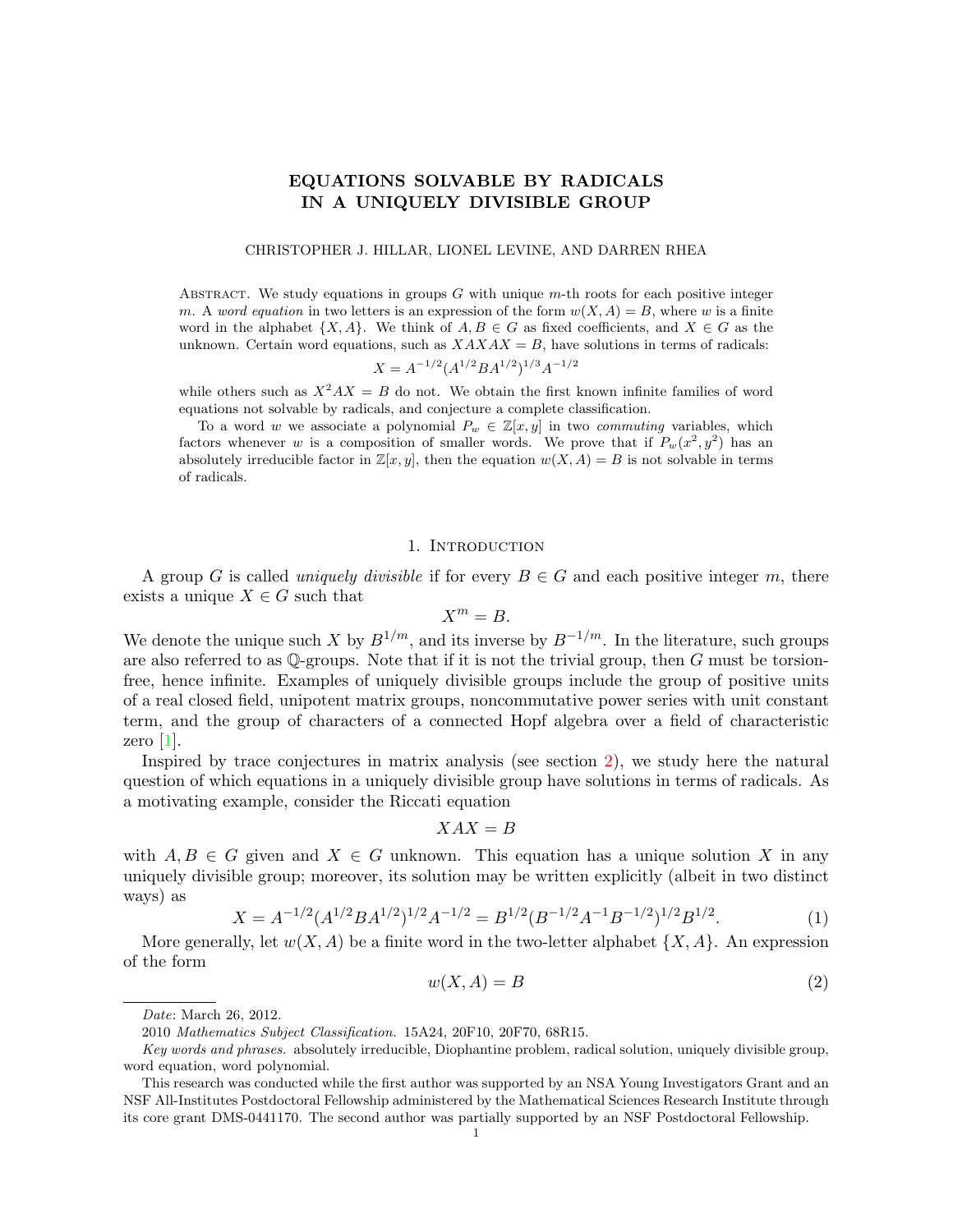is called a word equation. We are interested in classifying those word equations that have a solution in every uniquely divisible group. Clearly, the more general situation in which positive rational exponents on  $X$ ,  $A$ , and  $B$  are allowed reduces to this one.

The main tool in our analysis is a new combinatorial object  $P_w \in \mathbb{Z}[x, y]$ , called the word polynomial. If  $w = A^{a_0} X A^{a_1} X \cdots A^{a_{n-1}} X A^{a_n}$ , we define

$$
P_w(x,y) := y^{a_0} + xy^{a_0 + a_1} + x^2 y^{a_0 + a_1 + a_2} + \dots + x^{n-1} y^{a_0 + \dots + a_{n-1}}.
$$

For a prime p, let  $(\mathbb{Z}/p\mathbb{Z})^*$  denote the set of nonzero elements of the finite field  $\mathbb{F}_p = \mathbb{Z}/p\mathbb{Z}$ . Recall that a group is called *metabelian* if its commutator subgroup is abelian. The following is our main result.

<span id="page-1-0"></span>**Theorem 1.1.** There exists a uniquely divisible metabelian group G with the following property: For all finite words w in the alphabet  $\{X, A\}$ , if the equation

$$
P_w(x^2, y^2) = 0
$$

has a solution  $(x_p, y_p) \in (\mathbb{Z}/p\mathbb{Z})^* \times (\mathbb{Z}/p\mathbb{Z})^*$  for all but finitely many primes p, then there exist elements  $A, B, B' \in G$  for which the word equation

$$
w(X,A) = B
$$

has no solution  $X \in G$ , and the word equation

$$
w(X,A) = B'
$$

has at least two solutions  $X \in G$ .

We prove this theorem in section [6.](#page-11-0) The group  $G$  is constructed from an infinite collection of pq-groups whose orders are chosen using Dirichlet's theorem on primes in arithmetic progressions.

In a uniquely divisible abelian group, every word equation has a unique solution. Theorem [1.1](#page-1-0) shows that this is already not the case for uniquely divisible metabelian groups: By Example [1,](#page-2-0) below, there exist  $A, B \in G$  such that the equation  $X^2AX = B$  has no solution  $X \in G$ .

Despite appearances, Theorem [1.1](#page-1-0) yields a computationally efficient sufficient condition for the equation  $w(X, A) = B$  to have no solution in G (see Corollary [1.7\)](#page-3-0). To put Theorem [1.1](#page-1-0) in context, we next discuss a family of word equations which do have solutions in every uniquely divisible group, along with a conjectured complete classification of such words.

We believe that the word polynomial  $P_w$  may be useful in other settings. It behaves particularly well under composition of words: if  $u \circ w$  is the word obtained by substituting w for each instance of X in the word u, then  $P_{uvw}$  has a simple factorization in terms of  $P_u$  and  $P_w$ (Lemma [5.1\)](#page-9-0).

In this paper, "word" will always mean a finite word over the alphabet  $\{X, A\}$  (unless another alphabet is specified). The word w is called universal if [\(2\)](#page-0-0) has a solution  $X \in G$  for every uniquely divisible group G and each two elements  $A, B \in G$ ; if this solution is always unique, then we say that w is uniquely universal. A related class of words is those for which  $(2)$  has a solution "in terms of radicals." This notion is defined carefully in section [3.](#page-5-0) Our explorations give evidence for the surprising conjecture that all three of these classes are in fact the same, and can be characterized as follows.

<span id="page-1-1"></span>**Definition 1.2.** A word w in the alphabet  $\{X, A\}$  is *totally decomposable* if it is the image of the letter  $X$  under a composition of maps of the form

- $\pi_{m,k}: w \mapsto (wA^k)^m w$ , for  $m \geq 1, k \geq 0$
- $r:w\mapsto wA$
- $l : w \mapsto Aw$ .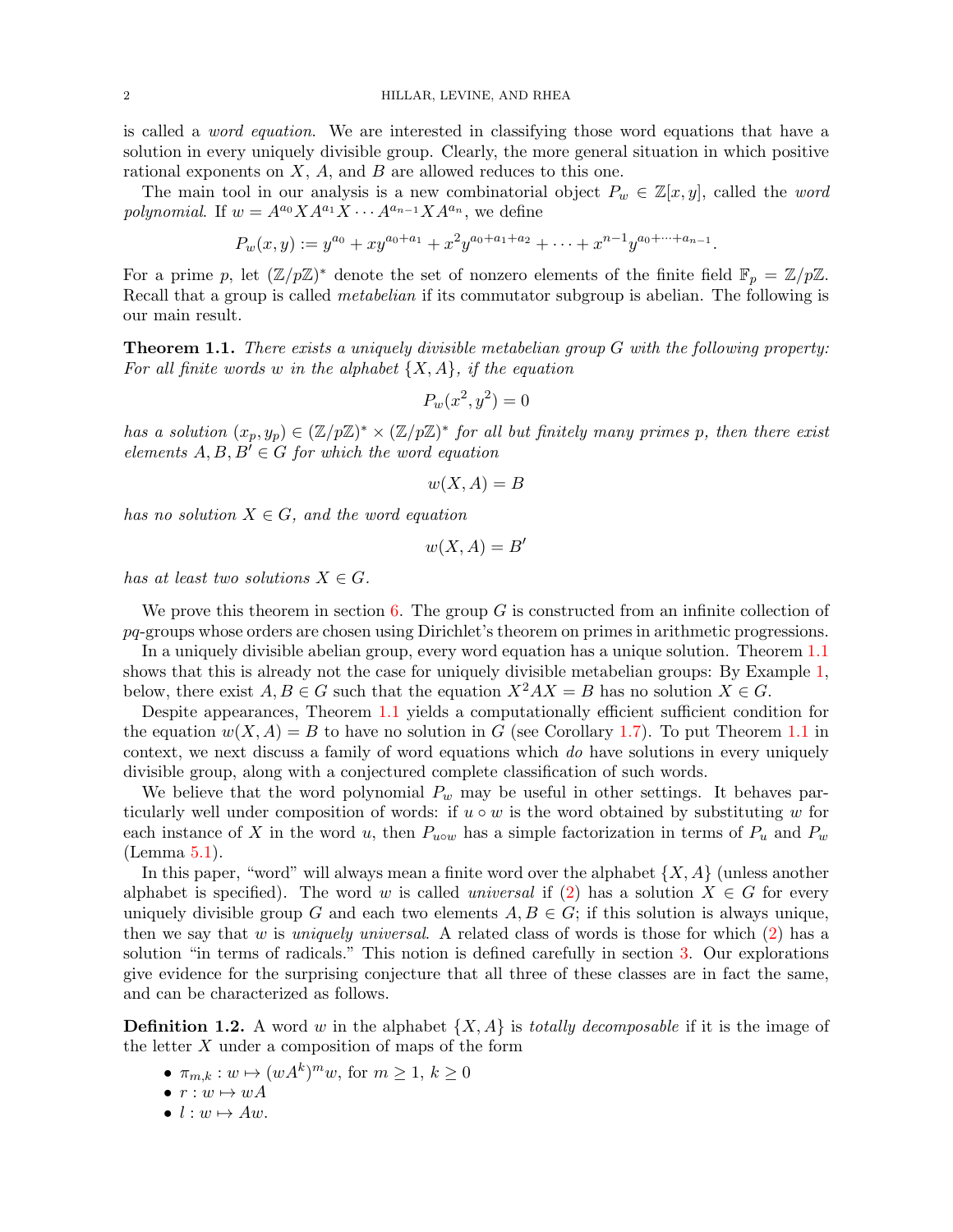For example, the word  $w = XAX^2AXAX^2AX$  is totally decomposable, as witnessed by the composition  $w = \pi_{1,1} \circ \pi_{1,0} \circ \pi_{1,1}(X)$ . According to the following lemma, any totally decomposable word is uniquely universal.

<span id="page-2-3"></span>**Lemma 1.3.** Let G be a uniquely divisible group, and let w be a totally decomposable word. For any  $A, B \in G$ , the equation  $w(X, A) = B$  has a unique solution  $X \in G$ , and this solution can be expressed in terms of radicals.

For the proof, see section [3.](#page-5-0) One easily deduces, for example, that the word equation  $XAX^2AXAXAX^2AX = B$  has a unique solution in every uniquely divisible group:

$$
X = A^{-1/2} \left\{ A^{1/2} \left[ A^{-1/2} (A^{1/2} B A^{1/2})^{1/2} A^{-1/2} \right]^{1/2} A^{1/2} \right\}^{1/2} A^{-1/2}.
$$

We conjecture the converse: totally decomposable words are the only universal words.

<span id="page-2-1"></span>**Conjecture 1.4.** Let w be a finite word in the alphabet  $\{X, A\}$ . The following are equivalent.

- (1) w is totally decomposable.
- (2) w is uniquely universal.
- (3) w is universal.
- (4)  $w(X, A) = B$  has a solution in terms of radicals. (see Definition [3.4\)](#page-6-0)

The implications  $(1) \Rightarrow (2) \Rightarrow (3)$  $(1) \Rightarrow (2) \Rightarrow (3)$  and  $(3) \Leftrightarrow (4)$  are straightforward (see section 3). The remaining implication  $(4) \Rightarrow (1)$  is the difficult one. Theorem [1.1](#page-1-0) arose out of our attempts to prove this implication. It reduces the noncommutative question about word equations to a commutative question about solutions to polynomial equations mod  $p$ . More concretely, we use Theorem [1.1](#page-1-0) to prove that several infinite families of word equations are not solvable in terms of radicals (Corollary [1.8\)](#page-3-1). To our knowledge, these are the first such infinite families known.

Together with Theorem [1.1,](#page-1-0) the following would imply Conjecture [1.4.](#page-2-1)

<span id="page-2-2"></span>**Conjecture 1.5.** If w is a word that is not totally decomposable, then the equation  $P_w(x^2, y^2) =$ 0 has a solution  $(x_p, y_p) \in (\mathbb{Z}/p\mathbb{Z})^* \times (\mathbb{Z}/p\mathbb{Z})^*$  for all but finitely many primes p.

The questions outlined above (e.g., asking whether a particular word  $w$  is universal, or uniquely universal, or solvable in terms of radicals) are examples of decidability questions in first-order theories of groups. Determining whether a set of equations has a solution in a group is known as the Diophantine problem. More generally, given a set of axioms for a class of groups, one would like to provide an algorithm which decides the truth or falsehood of any given sentence in the theory. That such an algorithm exists for free groups follows from pioneering work of Kharlampovich and Myasnikov [\[20\]](#page-16-1) (see also the independent work of Sela [\[33\]](#page-17-0)), but it is still open whether one exists for free uniquely divisible groups  $F^{\mathbb{Q}}$ . The Diophantine problem for  $F^{\mathbb{Q}}$ does admit such an algorithm [\[19\]](#page-16-2) although the time complexity of the algorithm described there is likely at least doubly exponential (the proof uses the decidability of Presburger arithmetic). In contrast, Conjecture [1.4](#page-2-1) says that the Diophantine problem of a single equation in one variable reduces to an easily verifiable combinatorial condition (total decomposability).

<span id="page-2-0"></span>**Example 1.** Consider the word  $w = X^2AX$ , which is not totally decomposable; we use Theorem [1.1](#page-1-0) to show that  $w$  is not universal. Its word polynomial is

$$
P_w(x, y) = 1 + x + x^2y.
$$

We need to verify that the equation  $1 + x^2 + (x^2y)^2 = 0$  has a nonzero solution modulo p, for all sufficiently large primes  $p$ . A standard pigeonhole argument shows that for all primes  $p$ , there exist  $a, b \in \mathbb{Z}$  with  $a \neq 0$  such that  $1 + a^2 + b^2 \equiv 0 \pmod{p}$ . If  $b = 0$  and  $p \geq 5$ , then  $1+(-1+4^{-1})^2+(a+a4^{-1})^2\equiv 0\pmod{p}$  so that we may assume both a, b nonzero. Setting  $x = a$  and  $y = ba^{-2}$  gives us our solution.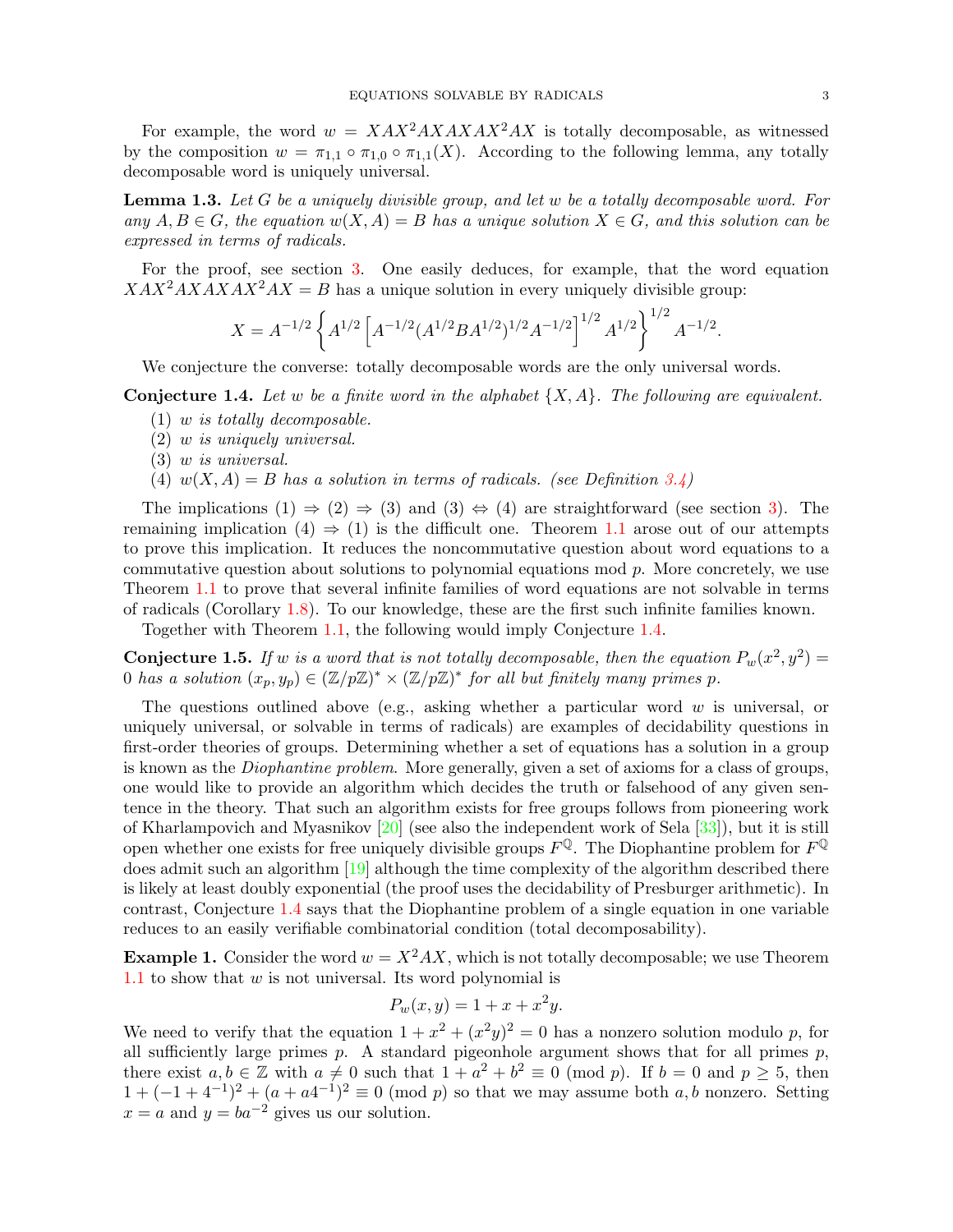The word polynomial for the totally decomposable word  $v = XAXAX$ , on the other hand, is

$$
P_v(x, y) = 1 + xy + x^2 y^2.
$$

Let p be a prime greater than 3. If  $x, y \in (\mathbb{Z}/p\mathbb{Z})^*$  satisfy  $P_v(x^2, y^2) = 0$ , then setting  $z = x^2y^2$ we have  $z^3 = 1$  and  $z \neq 1$ , which forces  $p \equiv 1 \pmod{3}$ .

Recall that a polynomial over a field  $K$  is *absolutely irreducible* if it remains irreducible over every algebraic extension of K. The next result shows that to verify Conjecture [1.5](#page-2-2) for a particular word w, it suffices to prove that a factor of  $P_w(x^2, y^2)$  is absolutely irreducible.

**Proposition 1.6.** Suppose  $F \in \mathbb{Z}[x, y]$  satisfies  $F(0, 0) \neq 0$ , and F has a factor  $f \in \mathbb{Z}[x, y]$ which is irreducible over  $\mathbb{C}[x,y]$ . Then the equation  $F(x,y) = 0$  has a solution  $(x_p, y_p) \in$  $(\mathbb{Z}/p\mathbb{Z})^* \times (\mathbb{Z}/p\mathbb{Z})^*$  for all but finitely many primes p.

*Proof.* By a theorem of Ostrowski [\[32\]](#page-17-1), the factor  $f(x, y)$  is absolutely irreducible modulo all sufficiently large primes  $p$  (see also [\[30,](#page-16-3) Corollary 2.2.10] for a modern perspective from model theory). For such a prime p, the homogenization  $h(x, y, z) \in \mathbb{Z}[x, y, z]$  of f is also absolutely irreducible modulo p, and thus defines an irreducible projective curve over  $\overline{\mathbb{F}}_p$ . By results of Bach [\[4\]](#page-16-4) (see also Aubry-Perret [\[3\]](#page-16-5)), extending a classical theorem of Weil, the curve defined by Dath  $\left[\frac{4}{1}\right]$  (see also Aubry-1 effect  $\left[\frac{5}{7}\right]$ ), extending a classical theorem of went, the curve defined by h has at least  $p-d^2\sqrt{p}$  projective points all of whose coordinates lie in  $\mathbb{F}_p$ , where d is t of f. Since  $F(0, 0) \neq 0$ , the polynomial f is not divisible by x or y, so at most 3d of these points lie on the x-axis, y-axis, or the line at infinity. It follows that for all sufficiently large primes  $p$ , there exists a point  $(x_p, y_p) \in (\mathbb{Z}/p\mathbb{Z})^* \times (\mathbb{Z}/p\mathbb{Z})^*$  with  $f(x_p, y_p) = 0$ .

<span id="page-3-0"></span>**Corollary 1.7.** If w is a word in the alphabet  $\{X, A\}$  beginning with X, and if  $P_w(x^2, y^2)$  has a factor  $f \in \mathbb{Z}[x, y]$  such that f is irreducible in  $\mathbb{C}[x, y]$ , then w is not universal.

Example 2. We show the usefulness of Corollary [1.7](#page-3-0) by revisiting Example [1.](#page-2-0) The word  $w = X^2AX$  has

$$
P_w(x^2, y^2) = 1 + x^2 + x^4y^2,
$$

which is irreducible over  $\mathbb C$  (since  $1 + x^2$  is not a square in  $\mathbb C(x)$ ). It follows that  $X^2AX$  is not universal. In contrast, the totally decomposable word  $v = XAXAX$  has

$$
P_v(x^2, y^2) = 1 + x^2y^2 + x^4y^4 = (1 + xy + x^2y^2)(1 - xy + x^2y^2).
$$

Each factor on the right side is irreducible over  $\mathbb Z$  but factors over  $\mathbb C$ .

In Section [7,](#page-13-0) we use Corollary [1.7](#page-3-0) to verify Conjecture [1.5](#page-2-2) for the following infinite families of words.

<span id="page-3-1"></span>Corollary 1.8. The following families of words do not have their equations solvable in terms of radicals:

$$
X^{n}AX^{m}, \t m, n \ge 1, m \ne n;
$$
  
\n
$$
XA^{m+2n}XA^{m+n}XA^{m}X,
$$
  
\n
$$
m \ge 0, n \ge 1;
$$
  
\n
$$
XAX^{n}AX,
$$
  
\n
$$
n \ge 3;
$$
  
\n
$$
n \ge 2.
$$

Using Corollary [1.7](#page-3-0) and the symbolic computation software Maple, we have also verified Conjecture [1.4](#page-2-1) for all words of length at most 10. The most difficult part of the computation is to check whether a given bivariate polynomial over  $\mathbb Z$  is irreducible over  $\mathbb C$ . This can be done in polynomial-time using the algorithm of Gao  $[12]$  (and is implemented in Maple).

We do not know if the condition in Corollary [1.7](#page-3-0) is sufficient to prove Conjecture [1.4.](#page-2-1)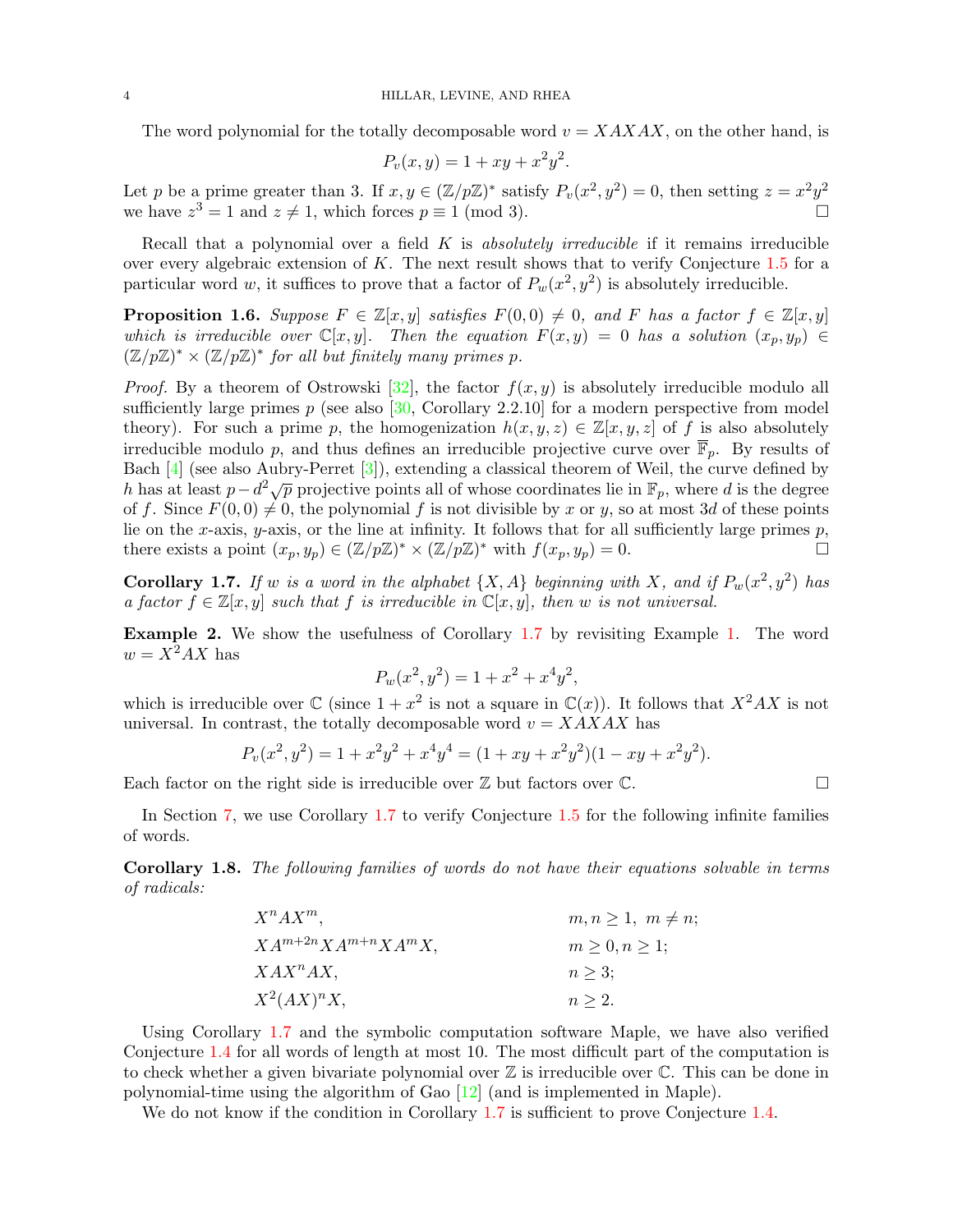**Question 1.9.** If the word w is not totally decomposable, must  $P_w(x^2, y^2)$  have a factor in  $\mathbb{Z}[x, y]$  which is irreducible over  $\mathbb{C}[x, y]$ ?

The remainder of the paper is organized as follows. In section [2,](#page-4-0) we give additional motivation arising from the BMV trace conjecture in quantum statistical mechanics. In section [3,](#page-5-0) we review the basic properties of uniquely divisible groups and construct a free uniquely divisible group on two free generators. This construction allows us to define the notion of solvability in terms of radicals, but it is not needed for the proof of Theorem [1.1.](#page-1-0) Section [4](#page-7-0) describes some important examples of uniquely divisible groups. Most of the standard examples have the property that every word equation with nonnegative exponents has a unique solution; the need to construct more exotic groups is part of what makes Conjecture [1.4](#page-2-1) so difficult. Section [5](#page-9-1) discusses properties of the word polynomial  $P_w$ , and section [6](#page-11-0) is devoted to the proof of Theorem [1.1.](#page-1-0) These two sections form the heart of the paper. Finally, Section [7](#page-13-0) contains the proof of Corollary [1.8.](#page-3-1)

## 2. Background and Motivation

<span id="page-4-0"></span>In this section we explain briefly the connections to matrix theory which inspired our work. None of this material will be needed for the sequel, so the reader may safely skip to Section [3](#page-5-0) if desired. The Lieb-Seiringer formulation [\[27\]](#page-16-7) of the long-standing Bessis-Moussa-Villani (BMV) trace conjecture  $\begin{bmatrix} 7, 25, 31, 10, 15, 13, 23, 22, 21, 9 \end{bmatrix}$  $\begin{bmatrix} 7, 25, 31, 10, 15, 13, 23, 22, 21, 9 \end{bmatrix}$  $\begin{bmatrix} 7, 25, 31, 10, 15, 13, 23, 22, 21, 9 \end{bmatrix}$  $\begin{bmatrix} 7, 25, 31, 10, 15, 13, 23, 22, 21, 9 \end{bmatrix}$  $\begin{bmatrix} 7, 25, 31, 10, 15, 13, 23, 22, 21, 9 \end{bmatrix}$  $\begin{bmatrix} 7, 25, 31, 10, 15, 13, 23, 22, 21, 9 \end{bmatrix}$  $\begin{bmatrix} 7, 25, 31, 10, 15, 13, 23, 22, 21, 9 \end{bmatrix}$  $\begin{bmatrix} 7, 25, 31, 10, 15, 13, 23, 22, 21, 9 \end{bmatrix}$  $\begin{bmatrix} 7, 25, 31, 10, 15, 13, 23, 22, 21, 9 \end{bmatrix}$  $\begin{bmatrix} 7, 25, 31, 10, 15, 13, 23, 22, 21, 9 \end{bmatrix}$  $\begin{bmatrix} 7, 25, 31, 10, 15, 13, 23, 22, 21, 9 \end{bmatrix}$  $\begin{bmatrix} 7, 25, 31, 10, 15, 13, 23, 22, 21, 9 \end{bmatrix}$  $\begin{bmatrix} 7, 25, 31, 10, 15, 13, 23, 22, 21, 9 \end{bmatrix}$  $\begin{bmatrix} 7, 25, 31, 10, 15, 13, 23, 22, 21, 9 \end{bmatrix}$  $\begin{bmatrix} 7, 25, 31, 10, 15, 13, 23, 22, 21, 9 \end{bmatrix}$  $\begin{bmatrix} 7, 25, 31, 10, 15, 13, 23, 22, 21, 9 \end{bmatrix}$  $\begin{bmatrix} 7, 25, 31, 10, 15, 13, 23, 22, 21, 9 \end{bmatrix}$  in statistical physics says that the trace of  $S_{m,k}(A, B)$ , the sum of all words of length m in A and B with k Bs, is nonnegative for all  $n \times n$ positive semidefinite matrices A and B. In the case of  $2 \times 2$  matrices, more is true: every word in two positive semidefinite letters has nonnegative trace (in fact, nonnegative eigenvalues). It was unknown whether such a fact held in general until [\[18\]](#page-16-18) appeared where it was found (with the help of Shaun Fallat) that the word  $w = BABAAB$  has negative trace with the positive definite matrices

$$
A_1 = \begin{bmatrix} 1 & 20 & 210 \\ 20 & 402 & 4240 \\ 210 & 4240 & 44903 \end{bmatrix} \text{ and } B_1 = \begin{bmatrix} 36501 & -3820 & 190 \\ -3820 & 401 & -20 \\ 190 & -20 & 1 \end{bmatrix}.
$$

Finding such examples is surprisingly difficult, and randomly generating millions of matrices (from the Wishart distribution) fails to produce them. Nonetheless, it is believed that most words can have negative trace, and it was conjectured [\[18\]](#page-16-18) that if a word has positive trace for every pair of real positive definite  $A$  and  $B$ , then it is a palindrome or a product of two palindromes (the converse is well-known). If we replace the words "positive trace" in the previous sentence with "positive eigenvalues," we obtain a weaker conjecture which was also studied in [\[18\]](#page-16-18). Further evidence for this conjecture can be found in  $[16]$ , where it was proved that a generic word has positive definite complex Hermitian matrices A and B giving it a nonpositive eigenvalue.

Positive definite matrices which give a word a negative trace are also potential counterexamples to the BMV conjecture, and it is useful to be able to generate these matrices (see  $[14,$  $\S4.1$ ] and  $\S2$ ,  $\S11$ ] for two such examples). As remarked above, this is difficult since random sampling does not seem to work. This discussion explains some of the subtlety of the BMV conjecture: most words occurring in  $S_{m,k}(A, B)$  likely can be made to have negative trace; however, a particular word has a small proportion of matrices which witness this.

Although the set of  $n \times n$  positive definite matrices is not a group for  $n > 1$ , every positive definite matrix has a unique positive definite  $m$ -th root for any  $m$ . More remarkably, it turns out [\[17,](#page-16-22) [2\]](#page-16-21) that every word equation  $w(X, A) = B$  with w palindromic (and containing at least one X) has a positive definite solution X for each pair of positive definite A and B (although this solution can be non-unique  $[2]$ . Using  $A_1$  and  $B_1$ , it follows that any word of the form  $wAwAAw$  with  $w=w(B,A)$  palindromic (and containing at least one B) can have negative trace. This gives an infinite family verifying the conjecture of [\[18\]](#page-16-18), and moreover, provides an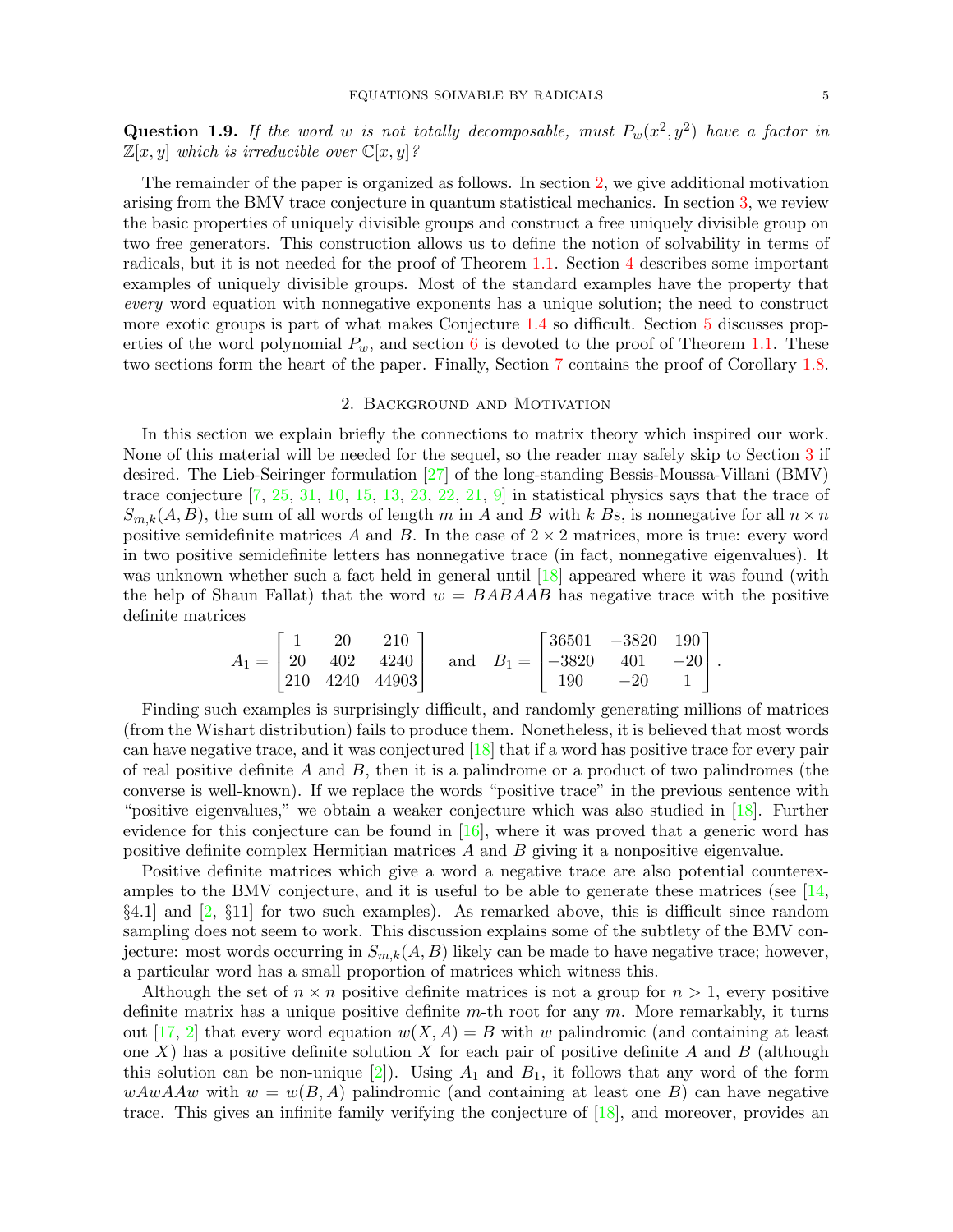infinite number of potential counterexamples to the BMV conjecture. The existence proof in [\[17\]](#page-16-22) uses fixed point methods, although for special cases (e.g. when w contains four or less  $X_s$ ), one may express solutions  $X$  explicitly (and computationally efficiently) in terms of  $A, B$  and fractional powers [\[2,](#page-16-21) §5]. Computing solutions without using these formal representations "in terms of radicals" is difficult [\[2,](#page-16-21) Remark 11.3], and it is believed that most equations do not have solutions expressable in this manner. For instance, there is no known expression for the solution to  $XAX^3AX = B$  although there is always a unique positive definite solution [\[24\]](#page-16-23).

## 3. Radical words and the free uniquely divisible group

<span id="page-5-0"></span>In this section we review some basic properties of uniquely divisible groups, and construct the free uniquely divisible group on two generators. This construction allows us to define precisely the notion of "solvability in terms of radicals" (but we emphasize that the proof of Theorem [1.1](#page-1-0) does not rely on this construction). The following lemma shows that rational powers of group elements are well-defined and behave as expected.

<span id="page-5-2"></span>**Lemma 3.1.** Let G be a uniquely divisible group and  $a \in G$ . Define  $a^{n/m} := (a^n)^{1/m}$  for  $n \in \mathbb{Z}$ and  $0 \neq m \in \mathbb{N}$ , and define  $a^0 := 1$ . Then if  $p, q \in \mathbb{Q}$ , we have  $(a^p)^q = (a^q)^p = a^{pq}$  and  $a^p a^q = a^q a^p = a^{p+q}$ .

*Proof.* The first claim follows from the observation that  $(a^n)^{1/m} = ((a^{1/m})^{mn})^{1/m} = (a^{1/m})^n$ . To prove the second claim, it suffices to check that  $a^{1/m}$  and  $a^{1/\ell}$  commute for positive integers m and  $\ell$ . Let  $b = aa^{1/m}a^{-1}$ . Then  $b^m = a$ , so a commutes with  $a^{1/m}$ . Now letting  $c =$  $a^{1/m}a^{1/\ell}a^{-1/m}$ , we have  $c^{\ell} = a^{1/m}aa^{-1/m} = a$ , so  $a^{1/\ell}$  commutes with  $a^{1/m}$ .

A detailed study of uniquely divisible groups can be found in the thesis of Baumslag [\[5\]](#page-16-24) where they are called *divisible* R-groups.<sup>[1](#page-5-1)</sup> See also [\[26\]](#page-16-25) for a study of the metabelian case. As remarked in [\[5\]](#page-16-24), one of the difficulties is that there is no clear normal form for uniquely divisible group elements (for example, see [\(1\)](#page-0-1) from the introduction). There is, however, the notion of a free uniquely divisible group which comes out of Birkhoff's theory of "varieties of algebras" [\[8\]](#page-16-26). Since the construction is simple, we briefly outline the main ideas here. Our perspective is model-theoretic (see [\[30\]](#page-16-3) for background) although we will use only basic notions from that subject.

Let T be the first-order theory of uniquely divisible groups. The underlying language and axioms of this theory are those of groups, with an additional (countably infinite) set of axioms expressing that every element has a unique  $m$ -th root for each positive integer  $m$ . Consider the smallest set S of finite, formal expressions containing letters  $\{A, B\}$ , exponents of the form  $n/m$  ( $n \in \mathbb{Z}$ ,  $0 \neq m \in \mathbb{N}$ ), and balanced parentheses that is closed under taking concatenations and powers (and contains the empty expression). For example, S contains the two rightmost expressions in [\(1\)](#page-0-1).

If G is a uniquely divisible group and  $a, b \in G$ , then an expression  $e = e(A, B) \in S$  defines unambiguously (by Lemma [3.1\)](#page-5-2) an element  $e(a, b) \in G$  by replacing letters  $\{A, B\}$  with corresponding group elements  $\{a, b\}$  and then evaluating the result in G. When two expressions  $e, f \in S$  evaluate to the same group element for each pair  $a, b \in G$  in every uniquely divisible group G, we write  $e \sim f$ . For instance, the two rightmost expressions in [\(1\)](#page-0-1) are equivalent in this way. Although we will not need it here, Gödel's completeness theorem (along with soundness) implies that  $e \sim f$  if and only if there is a (finite) formal proof from the axioms of T that they are equal.

<span id="page-5-1"></span><sup>&</sup>lt;sup>1</sup>In fact, Baumslag studied a generalization of uniquely divisible groups to those having unique p-th roots for all  $p \in \omega$ , where  $\omega$  is a subset of the primes. We restrict ourselves to the case when  $\omega$  is the set of all prime numbers.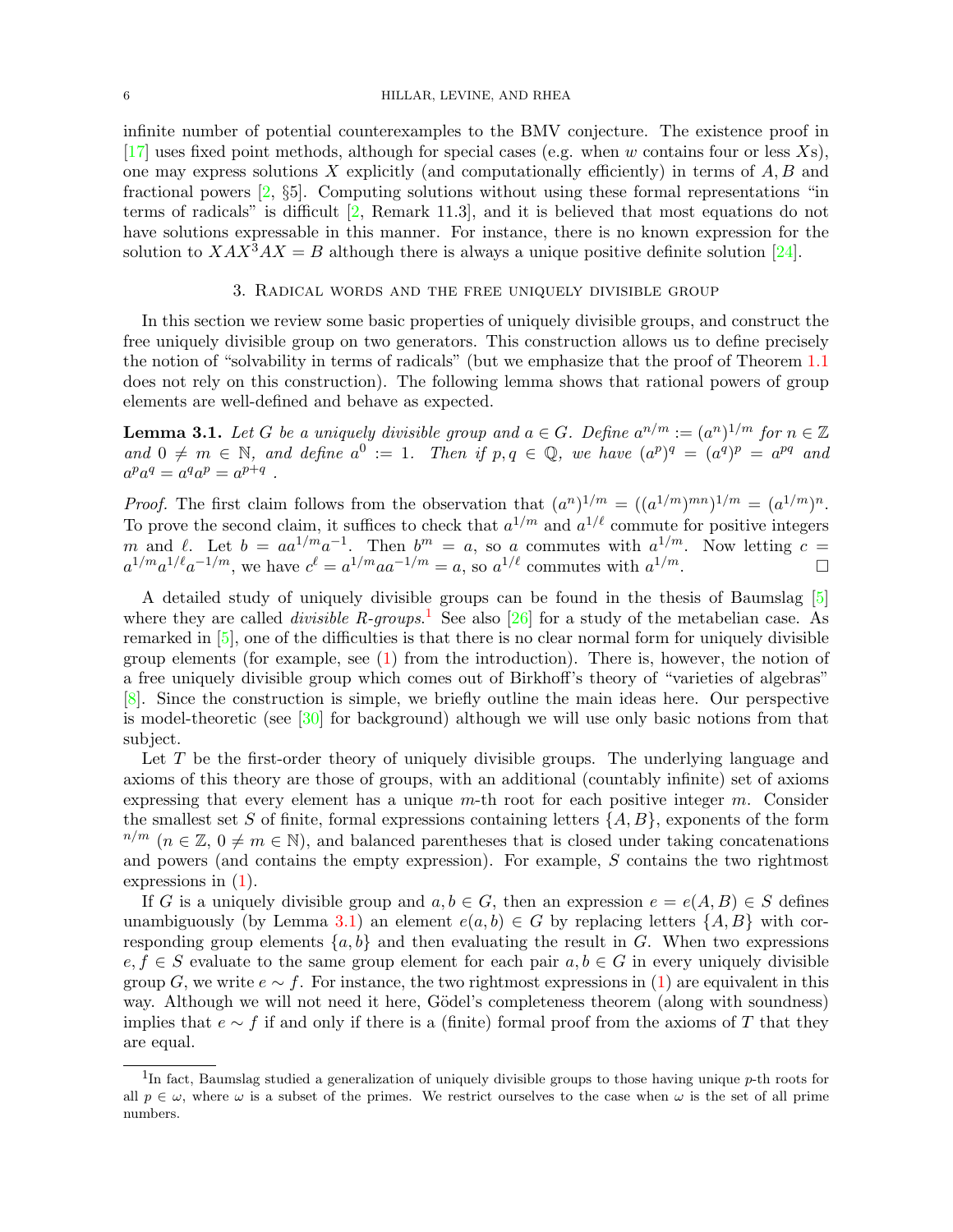Note that  $\sim$  is an equivalence relation on S, and we write [e] for the equivalence class containing  $e \in S$ .

<span id="page-6-1"></span>**Definition 3.2.** The set  $\mathcal{F} := \{[e] : e \in S\}$  with multiplication  $[e] \cdot [f] = [ef]$  is called the free uniquely divisible group on letters  $L = \{A, B\}.$ 

The definition extends in the obvious way to define the free uniquely divisible group on any set  $L$ , but (except for a remark at the very end of the paper) we shall only use the case of two generators.

The main facts about  $\mathcal F$  that we will need are summarized in the following lemma. We remark that any homomorphism  $\psi : F \to G$  between uniquely divisible groups is easily seen to satisfy  $\psi(a^q) = \psi(a)^q$  for all  $a \in F$  and  $q \in \mathbb{Q}$ .

<span id="page-6-2"></span>**Lemma 3.3.**  $\mathcal F$  is a uniquely divisible group. Moreover,  $\mathcal F$  satisfies a universal property with respect to the map  $\theta : L \to \mathcal{F}$  sending  $A \mapsto [A]$  and  $B \mapsto [B]$ : Given any uniquely divisible group G and any map  $\phi: L \to G$ , there exists a unique homomorphism (of uniquely divisible groups)  $\psi : \mathcal{F} \to G$  such that  $\psi \circ \theta = \phi$ .

*Proof.* That the multiplication in Definition [3.2](#page-6-1) is well-defined and that  $\mathcal F$  forms a group follow directly from the definitions. Moreover, every element  $[e] \in \mathcal{F}$  has an m-th root, namely  $[(e)^{1/m}]$ . If  $[f]$  is another m-th root of [e], then for every uniquely divisible group G and all  $a, b \in G$ , we have  $f(a, b)^m = e(a, b)$  and thus  $f(a, b) = (e(a, b))^{1/m}$ . It follows that  $[f] = [(e)^{1/m}]$ , and thus  $\mathcal F$ is uniquely divisible.

Finally, one checks from the definitions that

$$
\psi([e(A, B)]) := e(\phi(A), \phi(B)), \ [e] \in \mathcal{F}
$$

is a well-defined homomorphism that satisfies the universal property described.

This discussion allows us to formally define the concept of solution in terms of radicals mentioned in the introduction (specifically, in the statement of Conjecture [1.4\)](#page-2-1).

<span id="page-6-0"></span>**Definition 3.4.** A word w is called *radical* (and has equation  $w(X, A) = B$  solvable in terms of radicals) if the equation  $w(X, A) = B$  has a solution  $X \in \mathcal{F}$ .

We now connect this definition with the idea of word equations having solutions in radicals. Let G be a uniquely divisible group. A subgroup  $R \subseteq G$  is called *radical* if  $x^m \in R$  implies  $x \in R$  for all  $x \in G$  and all positive integers m. Given any subset H of G, recursively define sets  $R_n$  for  $n \geq 0$  by setting  $R_0 = H$  and

$$
R_{n+1} = \{(xy)^q : x, y \in R_n, q \in \mathbb{Q}\}.
$$

We call the union  $\mathcal{R}(H) := \bigcup_{n \in \mathbb{N}} R_n$  the *radical subgroup of G generated by H*. One easily checks that  $\mathcal{R}(H)$  is a radical subgroup of G and that it is the intersection of all radical subgroups containing H.

For a uniquely divisible group G and  $a, b \in G$ , the subgroup  $\mathcal{R}(\{a, b\})$  can be thought of as the radical expressions generated by  $a$  and  $b$ . Given a specific instance of the word equation  $w(x, a) = b$ , any solution  $x \in \mathcal{R}(\{a, b\})$  can be viewed as one "in terms of radicals." Of course, whether a particular word equation in a group has a solution in terms of radicals in this sense depends on the group (and the elements  $a, b \in G$ ). However, as the next lemma shows, a radical word always has such a solution. Note that this verifies the implication  $(4) \Rightarrow (3)$  in Conjecture [1.4.](#page-2-1)

**Lemma 3.5.** Let w be a radical word, and let G be a uniquely divisible group. For any  $a, b \in G$ , the equation  $w(x, a) = b$  has a solution x which lies in the radical subgroup  $\mathcal{R}(\{a, b\}) \subseteq G$ .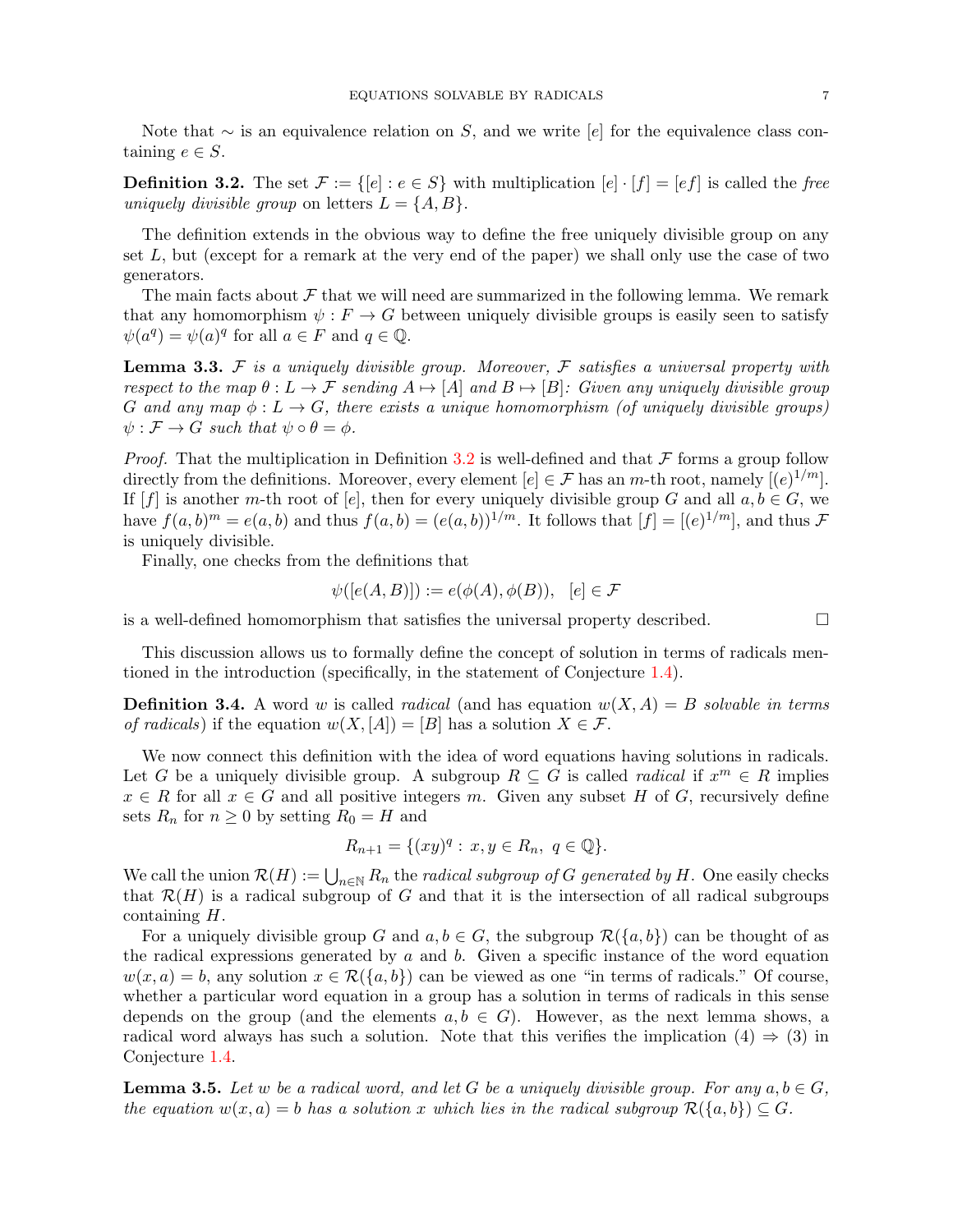*Proof.* Let  $X \in \mathcal{F}$  be a solution to  $w(X, [A]) = [B]$ . By Lemma [3.3,](#page-6-2) there exists a homomorphism  $\psi : \mathcal{F} \to G$  with  $\psi([A]) = a$  and  $\psi([B]) = b$ . Let  $x = \psi(X) \in G$  and notice that

$$
b = \psi([B]) = \psi(w(X, [A]))
$$
  
=  $w(\psi(X), \psi([A]))$   
=  $w(x, a)$ .

Moreover, by the construction in Lemma [3.3,](#page-6-2) it is straightforward to verify that  $\psi(\mathcal{F}) = \mathcal{R}(\{a, b\}).$ Thus, we also have  $x \in \mathcal{R}(\{a, b\}).$ 

We close this section with a proof of Lemma [1.3,](#page-2-3) which shows that  $(1) \Rightarrow (2)$  in Conjecture [1.4.](#page-2-1) As the implications  $(2) \Rightarrow (3) \Rightarrow (4)$  are trivial, the sole unproved implication is  $(4) \Rightarrow (1)$ .

If u and v are words in the alphabet  $\{X, A\}$ , we define the composition  $u \circ v$  as the word obtained by replacing each occurrence of the letter  $X$  in  $u$  by the word  $v$ .

*Proof of Lemma [1.3.](#page-2-3)* We induct on the number of compositions involved in the word  $w$ , the base case  $w = X$  being trivial. If w is totally decomposable and  $w \neq X$ , then  $w = u \circ v$ , where u is totally decomposable and  $v = \phi(X)$ . Here  $\phi$  is one of the elementary morphisms  $l, r, \pi_{m,k}$ in Definition [1.2.](#page-1-1) By the inductive hypothesis, the equation  $u(y, a) = b$  has a unique solution  $y \in G$ , and this solution can be expressed in terms of radicals, i.e.,  $y \in \mathcal{R}(\{a, b\})$ . Hence an element  $x \in G$  solves the word equation  $w(x, a) = b$  if and only if  $\phi(x) = y$ . It therefore suffices to show that for any  $y \in G$  there is a unique  $x \in G$  such that  $\phi(x) = y$ . The cases  $\phi = \ell, r$  are immediate. For the case  $\phi = \pi_{m,k}$ , let  $z = a^{k/2} x a^{k/2}$ , so that

$$
\phi(x) = a^{-k/2} z^{m+1} a^{-k/2}.
$$

Then x solves  $\phi(x) = y$  if and only if  $z = (a^{k/2}ya^{k/2})^{1/(m+1)}$ ; that is, if and only if

$$
x = a^{-k/2} (a^{k/2} y a^{k/2})^{1/(m+1)} a^{-k/2}.
$$

Moreover,  $y \in \mathcal{R}(\{a, b\})$  implies  $x \in \mathcal{R}(\{a, b\})$ , which completes the inductive step.

## 4. Examples of Uniquely Divisible Groups

<span id="page-7-0"></span>In addition to the free uniquely divisible group encountered in the previous section, there are many interesting examples of uniquely divisible groups. We discuss several of them here, although this list is far from exhaustive.

Recall that a *real closed field* is an ordered field K whose positive elements are squares and such that any polynomial of odd degree with coeffients in  $K$  has a zero in  $K$ . It follows from the definition that each positive element of a real closed field has a positive  $m$ -th root for every positive integer m. Moreover, since the field is ordered, this positive root is unique. The group of positive elements of a real closed field is therefore uniquely divisible.

The rest of our examples are noncommutative. The free group  $F_2$  on the alphabet  $\{A, B\}$ may be embedded via the Magnus homomorphism  $\phi_M$  [\[29\]](#page-16-27) into the algebra  $\mathbb{Q}\langle\langle a, b \rangle\rangle$  of noncommutative power series via  $A \mapsto 1 + a$  and  $B \mapsto 1 + b$ . The image of this map is a subgroup of the group  $D$  of noncommutative power series with constant term 1. Using the binomial series, it can be shown that  $D$  is uniquely divisible (see also Proposition [4.1](#page-7-1) below for another proof). In particular,  $F_2$  is a subgroup of a uniquely divisible group.

Our next result shows that every word equation with coefficients in  $D$  has a unique solution in that set. However, this solution might not be in the radical subgroup  $\mathcal{R}(\phi_M(F_2))$  generated by  $\phi_M(F_2)$ .

<span id="page-7-1"></span>**Proposition 4.1.** For any  $A_1, \ldots, A_m, B \in D$ , the equation  $\prod_{i=1}^m (A_i X) = B$  has a unique solution  $X \in D$ .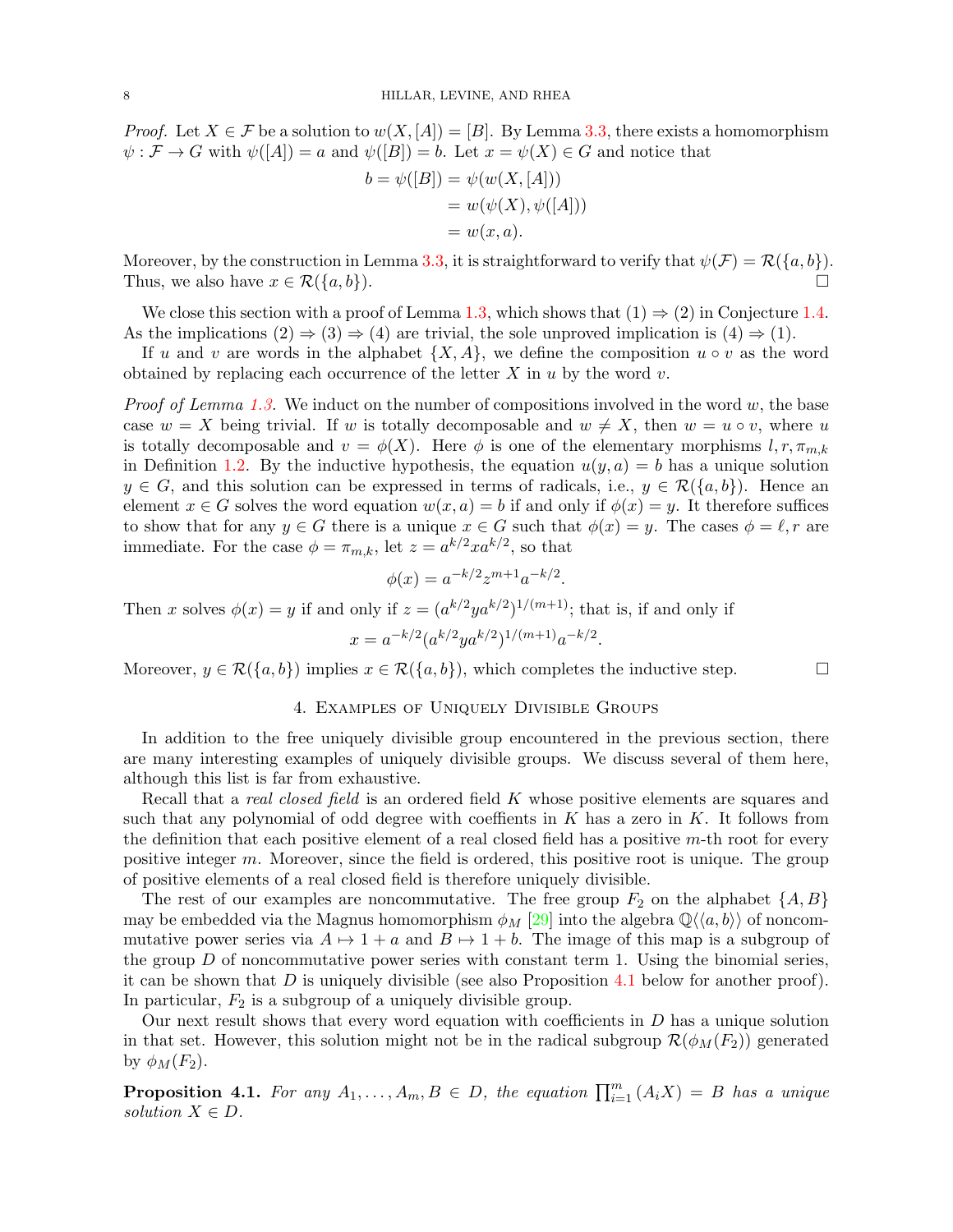Proof. Write

$$
A_i = 1 + \sum_{w \in \{a,b\}^*} \alpha_w^i w(a, b),
$$
  
\n
$$
B = 1 + \sum_{w \in \{a,b\}^*} \beta_w w(a, b),
$$
  
\n
$$
X = 1 + \sum_{w \in \{a,b\}^*} x_w w(a, b),
$$

where the sums are over all nonempty finite words in the alphabet  $\{a, b\}$ . Denote the length of a word w by  $|w|$ . Expanding the product

<span id="page-8-0"></span>
$$
\prod_{i=1}^{m} (A_i X) = B \tag{3}
$$

and equating coefficients, the coefficient of  $w(a, b)$  on the left hand side is equal to  $mx_w$  plus a polynomial  $Q_w(\mathbf{x}, \alpha)$  in the variables  $x_u$  for  $|u| < |w|$  and the variables  $\alpha_u^i$  for  $|u| \leq |w|$ . Hence we obtain for each nonempty word  $\boldsymbol{w}$  that

$$
mx_w + Q_w(\mathbf{x}, \alpha) = \beta_w.
$$

Assuming, inductively, that  $x_u$  has been determined for all  $|u| < |w|$ , this polynomial system has the unique solution

$$
x_w = \frac{1}{m}(\beta_w - Q_w(\mathbf{x}, \alpha)).
$$

It follows that [\(3\)](#page-8-0) has a unique solution X.

A natural problem in this setting is to characterize those power series in D which arise as radical expressions of  $1 + a$  and  $1 + b$ .

# **Problem 4.2.** Characterize those power series  $f \in D$  which are elements of  $\mathcal{R}(\phi_M(F_2))$ .

Let  $\psi : \mathcal{F} \to D$  be the homomorphism of uniquely divisible groups with  $\psi([A]) = 1 + a$  and  $\psi([B]) = 1+b$  given by Lemma [3.3.](#page-6-2) Surprisingly, while the Magnus homomorphism  $\phi_M : F_2 \to D$ is an embedding of groups, it is a very old open question whether  $\psi$  is also an embedding. As far as we know, Baumslag has the best result on this problem  $[6]$ , giving injectivity when  $\psi$  is restricted to certain one-relator subgroups of  $\mathcal{F}$ .

Our next example is a matrix group. Let K be a field of characteristic 0 and let  $UT_n$  be the group of  $n \times n$  unipotent matrices over K. These are the upper triangular matrices with coefficients in  $K$  with 1's along the diagonal.

<span id="page-8-1"></span>**Proposition 4.3.** For any  $A_1, \ldots, A_m, B \in UT_n$ , the equation  $\prod_{i=1}^m (A_i X) = B$  has a unique solution  $X \in UT_n$ . (In particular,  $UT_n$  is a uniquely divisible group.)

*Proof.* Induct on n. For  $n = 1$ , the claim is obvious as  $UT_1 = \{1\}$ . Next for  $n \ge 1$ , let  $A_i, B \in UT_{n+1}$   $(i = 1, ..., m)$  and write each  $A_i, B, X$  in block form

$$
A_i = \left[ \begin{array}{cc} U_i & u_i \\ 0 & 1 \end{array} \right], \quad B = \left[ \begin{array}{cc} V & v \\ 0 & 1 \end{array} \right], \quad X = \left[ \begin{array}{cc} Y & y \\ 0 & 1 \end{array} \right],
$$

in which  $U_i, V \in UT_n$  and  $u_i, v \in K^n$ ; and  $Y \in UT_n$  and  $y \in K^n$  are unknowns. When the equation  $\prod_{i=1}^{m} (A_i X) = B$  is expanded, it takes the form

$$
\left[\begin{array}{cc} \prod_{i=1}^{m} (U_i Y) & u + \sum_{j=1}^{m} \left[ \left( \prod_{i=1}^{j-1} (U_i Y) \right) U_j \right] y \\ 0 & 1 \end{array} \right] = \left[\begin{array}{cc} V & v \\ 0 & 1 \end{array}\right],\tag{4}
$$

in which  $u \in K^n$  is a function of  $U_i, u_i$ , and Y only (and thus does not depend on y).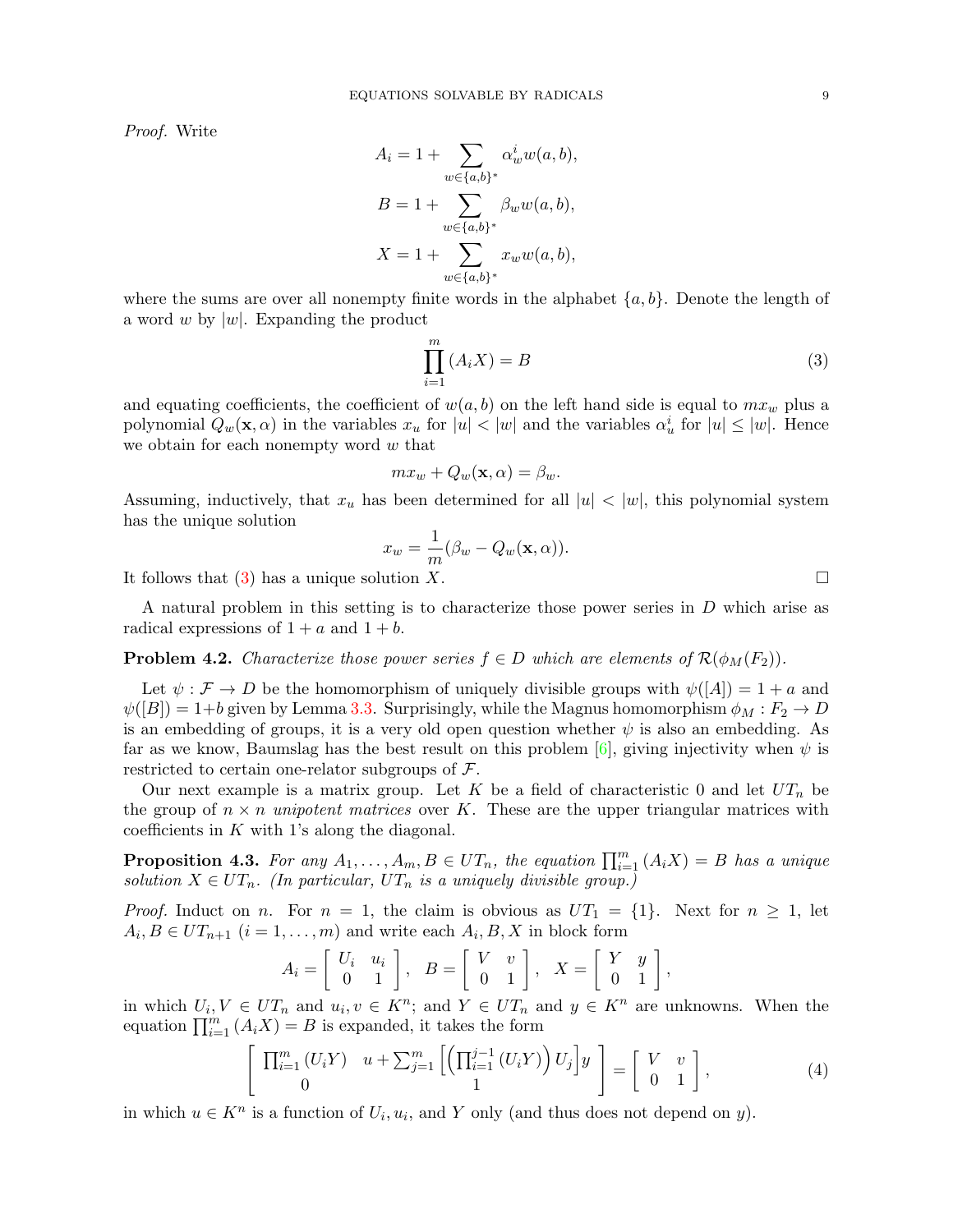By the inductive hypothesis, the equation  $\prod_{i=1}^{m} (U_i Y) = V$  has a unique solution  $Y \in UT_n$ . Let  $M = \sum_{j=1}^{m} \left( \prod_{i=1}^{j-1} (U_i Y) \right) U_j$ . Since K has characteristic zero, the diagonal entries of M are all equal to  $m \neq 0$ , so M is invertible. The word equation  $\prod_{i=1}^{m} (A_i X) = B$  therefore has the unique solution  $X = \begin{bmatrix} Y & y \\ 0 & 1 \end{bmatrix}$ , where  $y = M^{-1}(v - u)$ .

Remark. The proof of Proposition [4.3](#page-8-1) gives a recursive algorithm for finding the unique solution X. Moreover, the proof carries over to a slightly larger class of groups. Let  $R_1, \ldots, R_n$  be radical subgroups of  $K^*$ , such that for each  $i = 1, \ldots, n$ , the additive semigroup generated by  $R_i$  does not contain 0. Let G be the group of  $n \times n$  upper-triangular matrices over K whose *i*-th diagonal entry lies in  $R_i$  for all *i*. This group is uniquely divisible, and every word equation  $\prod (A_i X) = B$  with  $A_i, B \in G$  has a unique solution  $X \in G$ . For example, taking  $K = \mathbb{R}$  with  $R_1 = \mathbb{R}_+$  and  $R_2 = \{1\}$ , we obtain the group of affine transformations  $t \mapsto at + b$ , where  $a \in \mathbb{R}_+$ and  $b \in \mathbb{R}$ .

#### 5. The word polynomial

<span id="page-9-1"></span>Given a finite word w over the alphabet  $\{X, A\}$ , write

<span id="page-9-2"></span>
$$
w = A^{a_0} X A^{a_1} X \cdots A^{a_{n-1}} X A^{a_n}
$$
\n(5)

for nonnegative integers  $a_0, \ldots, a_n$ . The *word polynomial* of w is the polynomial in commuting variables  $x$  and  $y$  given by

$$
P_w(x,y) := \sum_{k=0}^{n-1} x^k y^{a_0 + \dots + a_k}.
$$

For example, the word  $w = X^{n-1}AX$  has word polynomial

$$
P_w(x, y) = 1 + x + x^2 + \dots + x^{n-2} + x^{n-1}y.
$$

Note that if w ends in X (i.e.,  $a_n = 0$ ) then w can be uniquely recovered from  $P_w$ .

If u is another word over the same alphabet, the composition  $u \circ w$  is the word obtained by replacing each occurrence of the letter  $X$  in  $u$  by the word  $w$ . Although composition of words is not commutative, it can be modeled by multiplication of polynomials according to the following lemma.

<span id="page-9-0"></span>**Lemma 5.1.** Let u and w be finite words in the alphabet  $\{X, A\}$  ending with X, and let m, n be respectively the number of letters in w equal to A, X. Then

$$
P_{u\circ w}(x,y) = P_u(x^n y^m, y) P_w(x,y).
$$

*Proof.* If w is given by  $(5)$ , write

$$
u = A^{b_0} X A^{b_1} X \cdots A^{b_{m-1}} X;
$$
  

$$
u \circ w = A^{c_0} X A^{c_1} X \cdots A^{c_{mn-1}} X.
$$

Then for  $0 \le q \le m - 1$  and  $0 \le r \le n - 1$  we have

$$
c_{qn+r} = \begin{cases} a_r + b_q, & r = 0 \\ a_r, & r > 0. \end{cases}
$$

Since  $m = a_0 + \cdots + a_{n-1}$ , we have

$$
c_0 + \cdots + c_{qn+r} = b_0 + \cdots + b_q + qm + a_0 + \cdots + a_r,
$$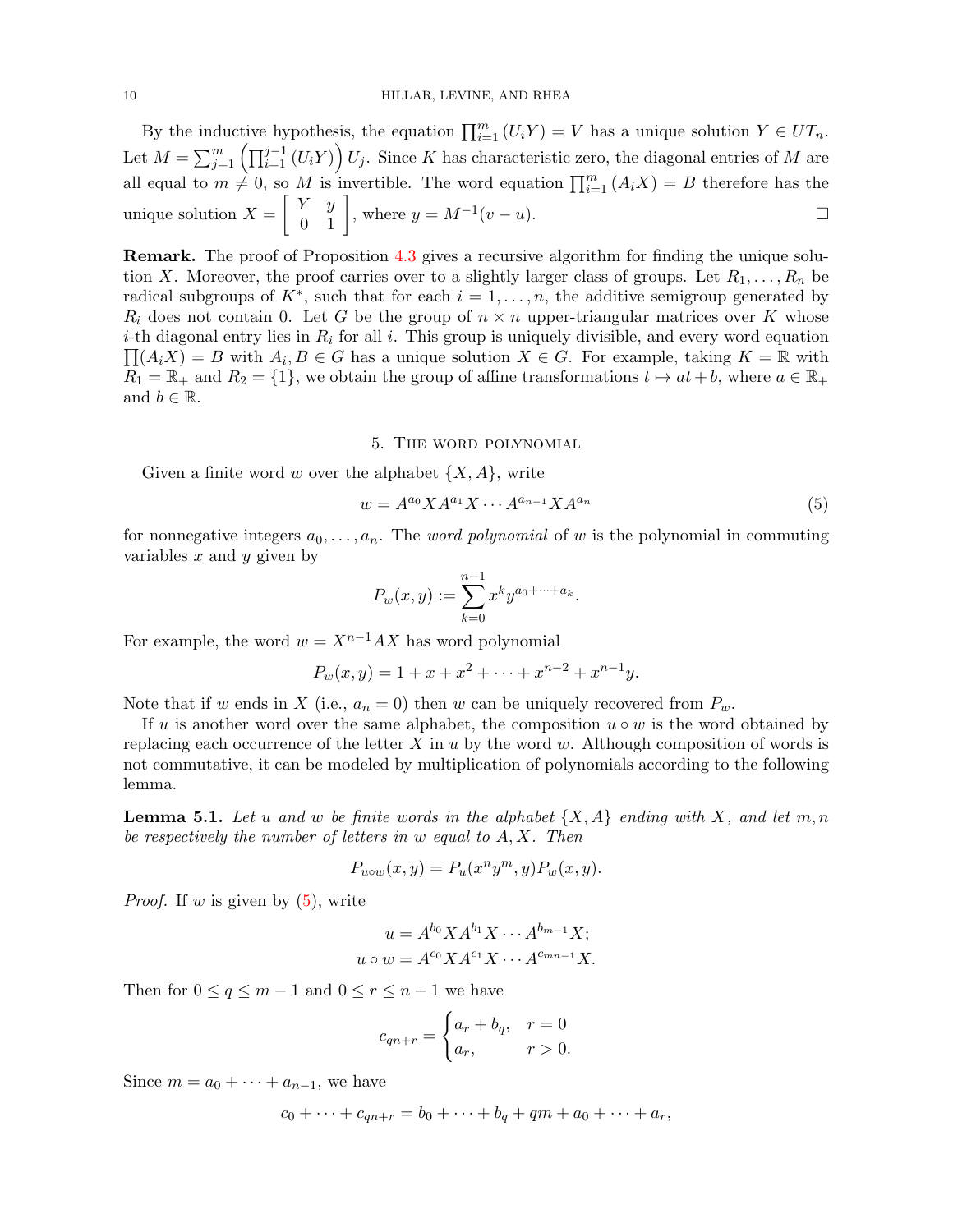hence

$$
P_{u\circ w}(x,y) = \sum_{q=0}^{m-1} \sum_{r=0}^{n-1} x^{qn+r} y^{b_0 + \dots + b_q + qm + a_0 + \dots + a_r}
$$
  
= 
$$
\sum_{q=0}^{m-1} x^{qn} y^{qm+b_0 + \dots + b_q} \sum_{r=0}^{n-1} x^r y^{a_0 + \dots + a_r}
$$
  
= 
$$
P_u(x^n y^m, y) P_w(x, y). \quad \Box
$$

Call a polynomial  $g \in \mathbb{Z}[x, y]$  geometric if for some integers  $k, d \geq 1$  and  $l \geq 0$ , we have

$$
g(x, y) = 1 + x^k y^l + (x^k y^l)^2 + \dots + (x^k y^l)^d.
$$

We thank an anonymous referee for the following observation and its proof. We will not make use of it in this paper, but we include it here in the hopes that it will aid in future attempts at proving Conjecture [1.4.](#page-2-1)

<span id="page-10-2"></span>**Lemma 5.2.** The word w is totally decomposable if and only if  $P_w(x, y)$  is a product of geometric polynomials and  $y^j$  for some  $j \geq 0$ .

*Proof.* Noting that the maps in Definition [1.2](#page-1-1) satisfy  $\pi_{m,k} \circ l = l \circ \pi_{m,k+1}$  and  $\pi_{m,k} \circ r = r \circ \pi_{m,k+1}$ , we can move all  $l$  and  $r$  maps in the composition to the beginning. So any totally decomposable word w can be written as  $w = A^j(u_1 \circ \cdots \circ u_r)A^{j'}$  for some  $j, j' \geq 0$  and words  $u_i = \pi_{m_i,k_i}(X)$ . Noting that each word polynomial  $P_{u_i}$  is geometric, it follows from Lemma [5.1](#page-9-0) that  $P_w$  is a product of geometric polynomials and  $y^j$ .

The key observation for the converse is the following. If w and W are words ending in X such that

<span id="page-10-0"></span>
$$
P_W(x,y) = g(x,y)P_w(x,y)
$$
\n<sup>(6)</sup>

for a geometric polynomial  $g(x, y) = 1 + x^k y^\ell + \cdots + (x^k y^\ell)^d$ , then  $k = n$  and  $\ell \geq m$ , where  $m, n$ are respectively the number of letters in w equal to A, X. To see this, set  $y = 1$  in [\(6\)](#page-10-0) to obtain

$$
1 + x + \dots + x^{N-1} = (1 + x^{k} + \dots + x^{kd})(1 + x + \dots + x^{n-1}).
$$

Equating coefficients of  $x^k$  shows that  $k \geq n$ . Equating coefficients of  $x^n$  then shows that  $k = n$ . Now the coefficients of  $x^{n-1}$  and  $x^n$  on the right side of [\(6\)](#page-10-0) are respectively  $y^m$  and  $y^{\ell}$ , which shows that  $\ell \geq m$ .

Setting  $u = (XA^{\ell-m})^d X$  we see that  $g(x,y) = P_u(x^n y^m, y)$ , so  $P_W = P_{u \circ w}$  by Lemma [5.1.](#page-9-0) Since a word is determined by its word polynomial up to multiplication on the right by a power of A, we conclude that  $W = u \circ w$ . In particular, if w is totally decomposable, then so is W. It follows by induction on r that if  $P_w = y^j g_1 \cdots g_r$  for some  $j \geq 0$  and geometric polynomials  $g_1, \ldots, g_r$ , then w is totally decomposable.

Our next lemma shows another context in which the word polynomial  $P_w$  arises: from substituting certain affine transformation matrices for the letters of  $w$ .

<span id="page-10-1"></span>**Lemma 5.3.** Let  $x, y, z$  be commuting indeterminates, let  $w(X, A)$  be a finite word, and let  $m, n$ be respectively the number of letters in w equal to A, X. Then

$$
w\left(\begin{bmatrix} x & z \\ 0 & 1 \end{bmatrix}, \begin{bmatrix} y & 0 \\ 0 & 1 \end{bmatrix}\right) = \begin{bmatrix} x^n y^m & P_w(x, y)z \\ 0 & 1 \end{bmatrix}.
$$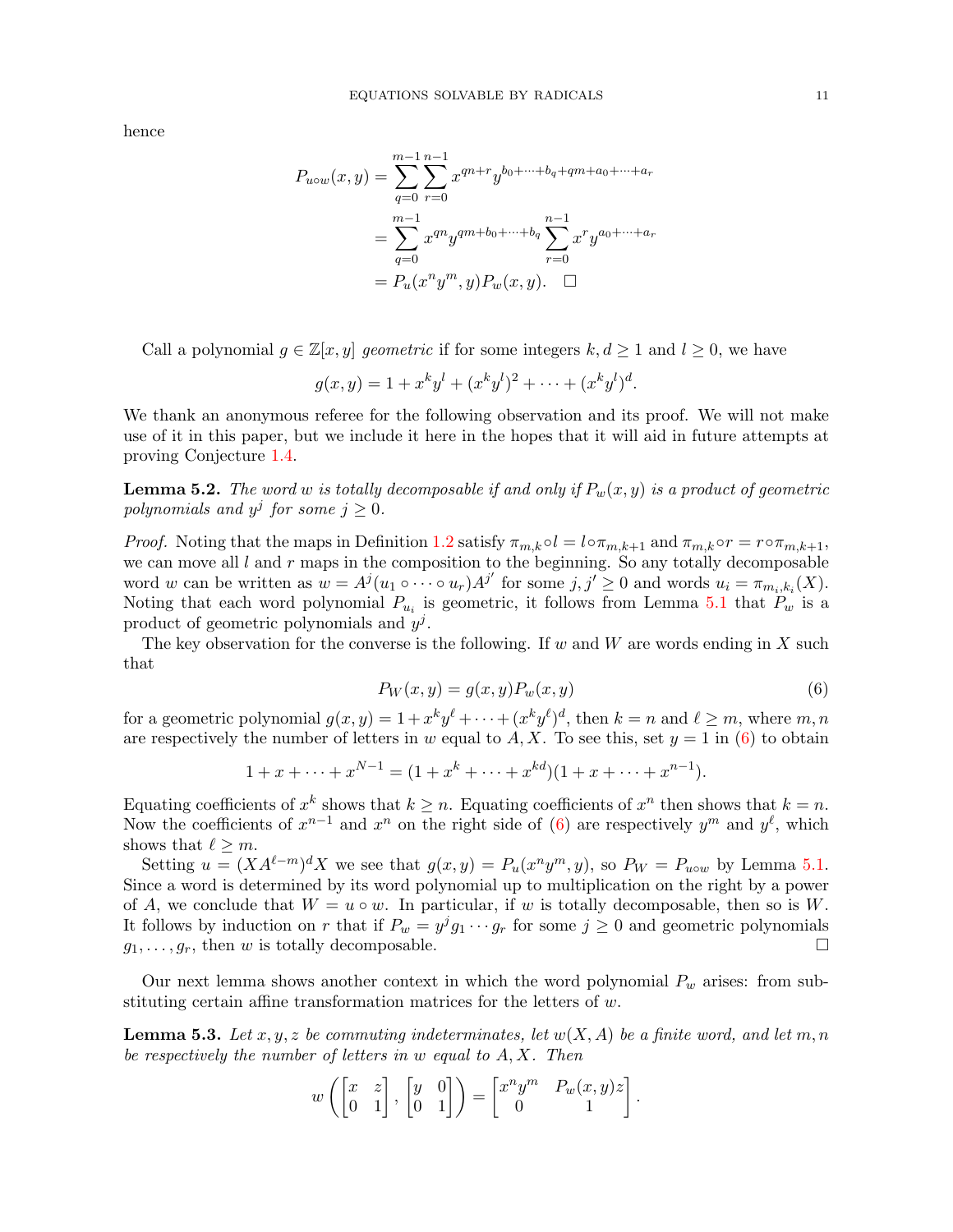*Proof.* Note that  $P_A = 0$ ,  $P_X = 1$ , and P obeys the recurrence

$$
P_{Xw}(x, y) = xP_w(x, y) + 1,
$$
  

$$
P_{Aw}(x, y) = yP_w(x, y).
$$

Here  $Xw$  (resp.  $Aw$ ) denotes the word obtained by prepending the letter X (resp. A) to w. The result follows by induction on  $m + n$ .

**Remark.** One can also define a noncommutative word polynomial  $P_w$  by taking  $x, y, z$  above to be noncommuting indeterminates. It is given by

$$
\tilde{P}_w(x,y) = y^{a_0} + y^{a_0}xy^{a_1} + \cdots + y^{a_0}xy^{a_1}x \cdots xy^{a_{n-1}}.
$$

Another interpretation of  $P_w$  (pointed out to us by Martin Kassabov) is the Fox derivative  $\partial w/\partial X$  (see [\[11\]](#page-16-29)) where we interpret  $w(X, A)$  as an element of the free group on generators  $\{X, A\}$ . From this perspective, Lemma [5.1](#page-9-0) is a form of the chain rule.

We will only use the commutative word polynomial  $P_w$  in this paper. We remark that this polynomial arises in a completely different context in the theory of symmetric functions, as an eigenvalue of the first-order Macdonald operator  $D_n^1$ ; see [\[28,](#page-16-30) page 317, eq. (3.10)].

## 6. Proof of Thoerem [1.1](#page-1-0)

<span id="page-11-0"></span>We begin with the following elementary fact.

<span id="page-11-1"></span>**Lemma 6.1.** Let G be a group of order n. If m and n are relatively prime, then every element of G has a unique m-th root.

*Proof.* There exist  $r, s \in \mathbb{Z}$  such that  $rm + sn = 1$ . One now checks that  $g^r$  is the unique m-th root of g.

Let  $G_i$   $(i = 1, 2, ...)$  be an infinite sequence of finite groups with the following property: For every positive integer  $m$ , there exists an  $N$  such that

<span id="page-11-2"></span>
$$
m \text{ and } \#G_i \text{ are relatively prime for all } i > N. \tag{7}
$$

By Lemma [6.1,](#page-11-1) these groups have a limiting kind of unique divisibility, which suggests taking the quotient of the direct product of the  $G_i$  by their direct sum.

<span id="page-11-3"></span>**Lemma 6.2.** If  $G_1, G_2, \ldots$  is a sequence of finite groups satisfying [\(7\)](#page-11-2), then the group

$$
G = \prod_{i=1}^{\infty} G_i / \bigoplus_{i=1}^{\infty} G_i
$$

is uniquely divisible.

*Proof.* Given  $g = (g_1, g_2, \ldots) \in \prod G_i$ , write  $[g]$  for its image under the quotient map  $\prod G_i \to G$ . For any  $g \in \prod G_i$  and any  $m \ge 1$ , by Lemma [6.1](#page-11-1) and [\(7\)](#page-11-2), there exists N such that for all  $i \ge N$ the element  $g_i$  has a unique m-th root  $h_i \in G_i$ . Set  $h_i = 1$  for all  $i \lt N$ . Then  $[h]^m = [g]$ . Moreover, if  $h' \in \prod G$  satisfies  $[h']^m = [g]$ , then  $(h'_i)^m = g_i$  for all but finitely many *i*. By [\(7\)](#page-11-2) it follows that  $h'_i = h_i$  for all but finitely many i, so  $[h'] = [h]$ . Thus every element  $[g] \in G$  has a unique  $m$ -th root in  $G$ .

This lemma allows us to construct many examples of uniquely divisible groups. Next we describe the sequence of groups  $G_i$  that we will use to prove Theorem [1.1.](#page-1-0)

Let p be an odd prime, and let  $q = \frac{p-1}{2}$  $\frac{-1}{2}$ . Since the group  $(\mathbb{Z}/p\mathbb{Z})^*$  of units mod p is cyclic of order  $p-1$ , we can pick an element  $t \in (\mathbb{Z}/p\mathbb{Z})^*$  whose multiplicative order mod p is q (namely, t can be the square of any generator). The powers of t are exactly the nonzero squares, i.e.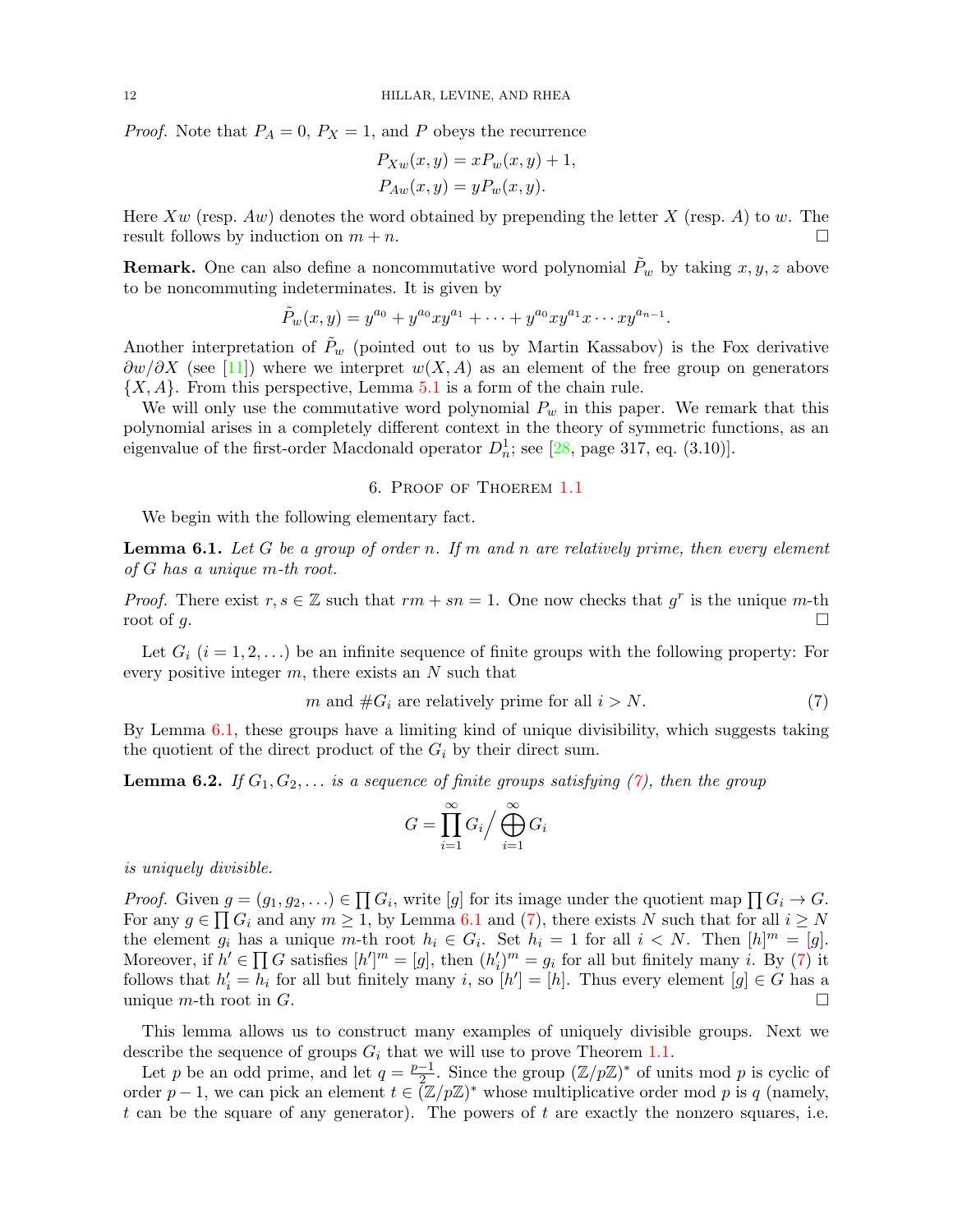quadratic residues, in  $\mathbb{Z}/p\mathbb{Z}$ . We take  $G_p$  to be the semidirect product  $(\mathbb{Z}/q\mathbb{Z}) \ltimes (\mathbb{Z}/p\mathbb{Z})$ , which has the presentation

$$
G_p=\left\langle S,T\;:\;S^tT=TS,\,T^q=1,\,S^p=1\right\rangle.
$$

The group  $G_p$  can be realized concretely as the group of affine transformations of  $\mathbb{Z}/p\mathbb{Z}$  of the form

$$
z \mapsto az + b
$$

where  $a \in (\mathbb{Z}/p\mathbb{Z})^*$  is a quadratic residue and  $b \in \mathbb{Z}/p\mathbb{Z}$  is arbitrary. Thus we can view  $G_p$  as the group of all  $2 \times 2$  matrices of the form

$$
\begin{bmatrix} t^k & b \\ 0 & 1 \end{bmatrix}
$$

where  $k \in \mathbb{Z}/q\mathbb{Z}$  and  $b \in \mathbb{Z}/p\mathbb{Z}$ . The generators S and T correspond to the affine transformations  $z \mapsto z + 1$  and  $z \mapsto tz$ , or the matrices

$$
S = \begin{bmatrix} 1 & 1 \\ 0 & 1 \end{bmatrix}, \qquad T = \begin{bmatrix} t & 0 \\ 0 & 1 \end{bmatrix}.
$$

<span id="page-12-0"></span>**Lemma 6.3.** Let  $\alpha, \beta \in \{0, \ldots, q-1\}$  and  $\gamma \in \{0, \ldots, p-1\}$ . For any word  $w = w(X, A)$ , the following identity holds in the group  $G_p$ :

$$
w\big(S^{\gamma}T^{\beta},T^{\alpha}\big)=S^{\gamma P_w(t^{\beta},t^{\alpha})}T^{\alpha m+\beta n}
$$

where m and n are respectively the number of A's and X's in  $w$ .

Proof. Since

$$
S^{\gamma}T^{\beta} = \begin{bmatrix} t^{\beta} & \gamma \\ 0 & 1 \end{bmatrix}, \qquad T^{\alpha} = \begin{bmatrix} t^{\alpha} & 0 \\ 0 & 1 \end{bmatrix}
$$

the result follows from setting  $x = t^{\beta}$ ,  $y = t^{\alpha}$  and  $z = \gamma$  in Lemma [5.3.](#page-10-1)

As the reader will see, the restriction that  $t$  is a quadratic residue is responsible for the appearence of  $P_w(x^2, y^2)$  instead of  $P_w(x, y)$  in the next lemma, and hence in Theorem [1.1.](#page-1-0) This restriction is essential in our construction, because the group  $(\mathbb{Z}/p\mathbb{Z})^* \ltimes (\mathbb{Z}/p\mathbb{Z})$  has even order  $p(p-1)$ , so these larger groups can not be used to form a sequence satisfying [\(7\)](#page-11-2).

<span id="page-12-2"></span>**Lemma 6.4.** Let w be a finite word in the alphabet  $\{X, A\}$ , and let n be the number of letters in w equal to X. Let p be a prime such that  $q = \frac{p-1}{2}$  $\frac{-1}{2}$  is relatively prime to n. If the equation

$$
P_w(x^2, y^2) = 0
$$

has a solution  $(x, y) \in (\mathbb{Z}/p\mathbb{Z})^* \times (\mathbb{Z}/p\mathbb{Z})^*$ , then there exist  $a, b \in G_p$  for which the word equation  $w(X, a) = b$ 

has no solution  $X \in G_p$ .

*Proof.* Suppose  $(x, y) \in (\mathbb{Z}/p\mathbb{Z})^* \times (\mathbb{Z}/p\mathbb{Z})^*$  solves  $P_w(x^2, y^2) = 0$ . Since any quadratic residue mod p is a power of t, we can find integers  $\alpha$ ,  $\delta$  such that  $x^2 = t^{\delta}$  and  $y^2 = t^{\alpha}$ . Let

$$
a = T^{\alpha}, \quad b = ST^{\alpha m + \delta n}
$$

where m is the number of letters in w equal to A. By Lemma [6.3,](#page-12-0) an element  $X = S^{\gamma}T^{\beta} \in G_p$ solves the word equation  $w(X, a) = b$  if and only if

<span id="page-12-1"></span>
$$
S^{\gamma P_w(t^{\beta}, t^{\alpha})} T^{\alpha m + \beta n} = b = S T^{\alpha m + \delta n}.
$$
\n
$$
(8)
$$

Equating powers of T, we obtain  $\beta n \equiv \delta n \pmod{q}$ . Since n and q are relatively prime, it follows that  $\beta \equiv \delta \pmod{q}$ , and hence  $t^{\beta} \equiv t^{\delta} \pmod{p}$ . Now equating powers of S in [\(8\)](#page-12-1) yields

$$
1 \equiv \gamma P_w(t^{\beta}, t^{\alpha}) \equiv \gamma P_w(t^{\delta}, t^{\alpha}) \equiv \gamma P_w(x^2, y^2) \equiv 0 \pmod{p},
$$

$$
T^{\alpha} = \begin{bmatrix} t^{\alpha} & 0 \\ 0 & 1 \end{bmatrix}
$$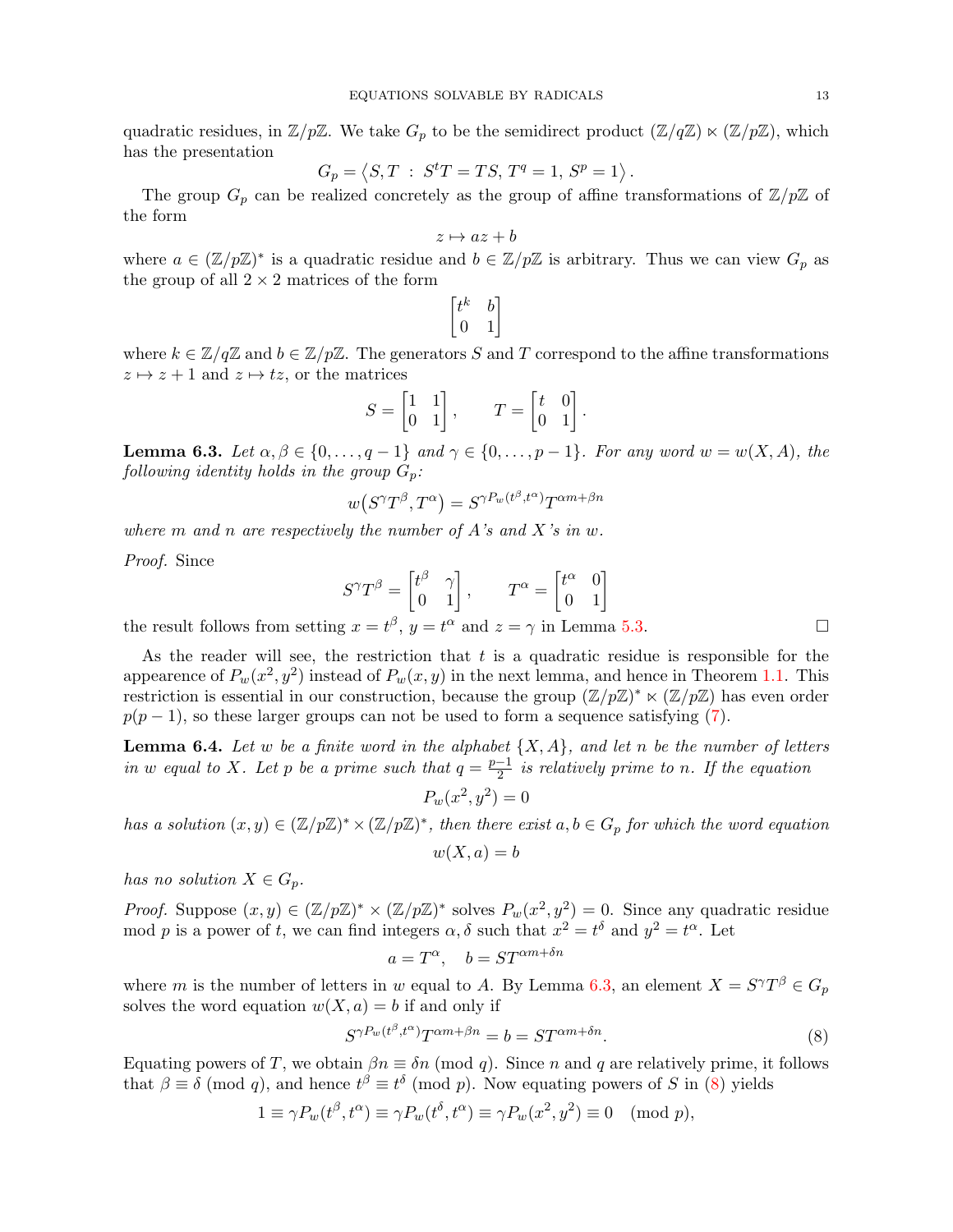so there is no solution X to  $w(X, a) = b$  in  $G_p$ .

We may now prove our main result.

*Proof of Theorem [1.1.](#page-1-0)* Let  $\pi_0 = 2, \pi_1 = 3, \dots$  be the primes in increasing order. By the Chinese remainder theorem, for each  $i \geq 1$  there is an integer  $k_i$  satisfying

$$
k_i \equiv 3 \pmod{4}
$$
  
\n
$$
k_i \equiv 2 \pmod{\pi_j}, \qquad j = 1, \dots, i.
$$

By Dirichlet's theorem on primes in arithmetic progression, for each i there exists a prime  $p_i$ satisfying

$$
p_i \equiv k_i \pmod{4\pi_1 \dots \pi_i}.
$$

By construction,  $\frac{p_i-1}{2}$  is not divisible by any of  $2, \pi_1, \ldots, \pi_i$ . Since

$$
\#G_{p_i} = \frac{p_i(p_i - 1)}{2},
$$

the sequence of groups  $G_{p_1}, G_{p_2}, \ldots$  satisfies condition [\(7\)](#page-11-2), so by Lemma [6.2](#page-11-3) the quotient group

$$
G = \prod_{i \ge 1} G_{p_i} / \bigoplus_{i \ge 1} G_{p_i}
$$

is uniquely divisible. Moreover, G is metabelian since each factor  $G_{p_i}$  is metabelian.

Now let w be a word in the alphabet  $\{X, A\}$ , and let n be the number of letters in w equal to X. Let  $\pi_{i_0}$  be the largest prime divisor of n. For  $i > i_0$  we have  $\frac{p_i-1}{2}$  relatively prime to n. By hypothesis, we can choose  $i_1 \geq i_0$  sufficiently large so that the equation  $P(x^2, y^2) = 0$  has a solution  $(x_i, y_i) \in (\mathbb{Z}/p_i\mathbb{Z})^* \times (\mathbb{Z}/p_i\mathbb{Z})^*$  for all  $i > i_1$ . By Lemma [6.4,](#page-12-2) for each  $i > i_1$ , there exist  $a_i, b_i \in G_{p_i}$  for which the word equation

$$
w(X, a_i) = b_i
$$

has no solution  $X \in G_{p_i}$ . Let  $A, B \in G$  be the images of the sequences  $(a_i)_{i>i_1}$  and  $(b_i)_{i>i_1}$ under the quotient map

$$
\prod_{i>i_1} G_{p_i} \longrightarrow G.
$$

The equation  $w(X, A) = B$  has no solution  $X \in G$ .

Finally, we prove that there exists  $B' \in G$  such that  $w(X, A) = B'$  has at least two solutions  $X \in G$ . Using the result just proved, for all  $i > i_1$ , the map  $G_{p_i} \to G_{p_i}$  sending  $g \mapsto w(g, a_i)$  is not surjective, hence not injective. Let  $g_i, \tilde{g}_i$  be distinct elements of  $G_{p_i}$  such that  $w(g, a_i) = w(\tilde{g}_i, a_i)$ , and let B' be the image in G of the sequence  $(w(g_i, a_i))_{i>i_1}$ . Then the images in G of the sequences  $(g_i)_{i>i_1}$  and  $(\tilde{g}_i)_{i>i_1}$  are distinct solutions to  $w(X, A) = B'$ .

## 7. Word equations not solvable by radicals

<span id="page-13-0"></span>In this section, we use Corollary [1.7](#page-3-0) to find several infinite families of words that are not universal, and consequently not solvable in terms of radicals.

<span id="page-13-1"></span>**Lemma 7.1.** Let m and n be distinct positive integers, and let  $w = X^m A X^n$ . Then  $P_w(x^2, y^2)$ is irreducible in  $\mathbb{C}[x, y]$ .

Proof. We view the word polynomial

$$
P_w(x^2, y^2) = \frac{x^{2m} - 1}{x^2 - 1} + y^2 x^{2m} \frac{x^{2n} - 1}{x^2 - 1}
$$

as a polynomial in y with coefficients in  $\mathbb{C}(x)$ .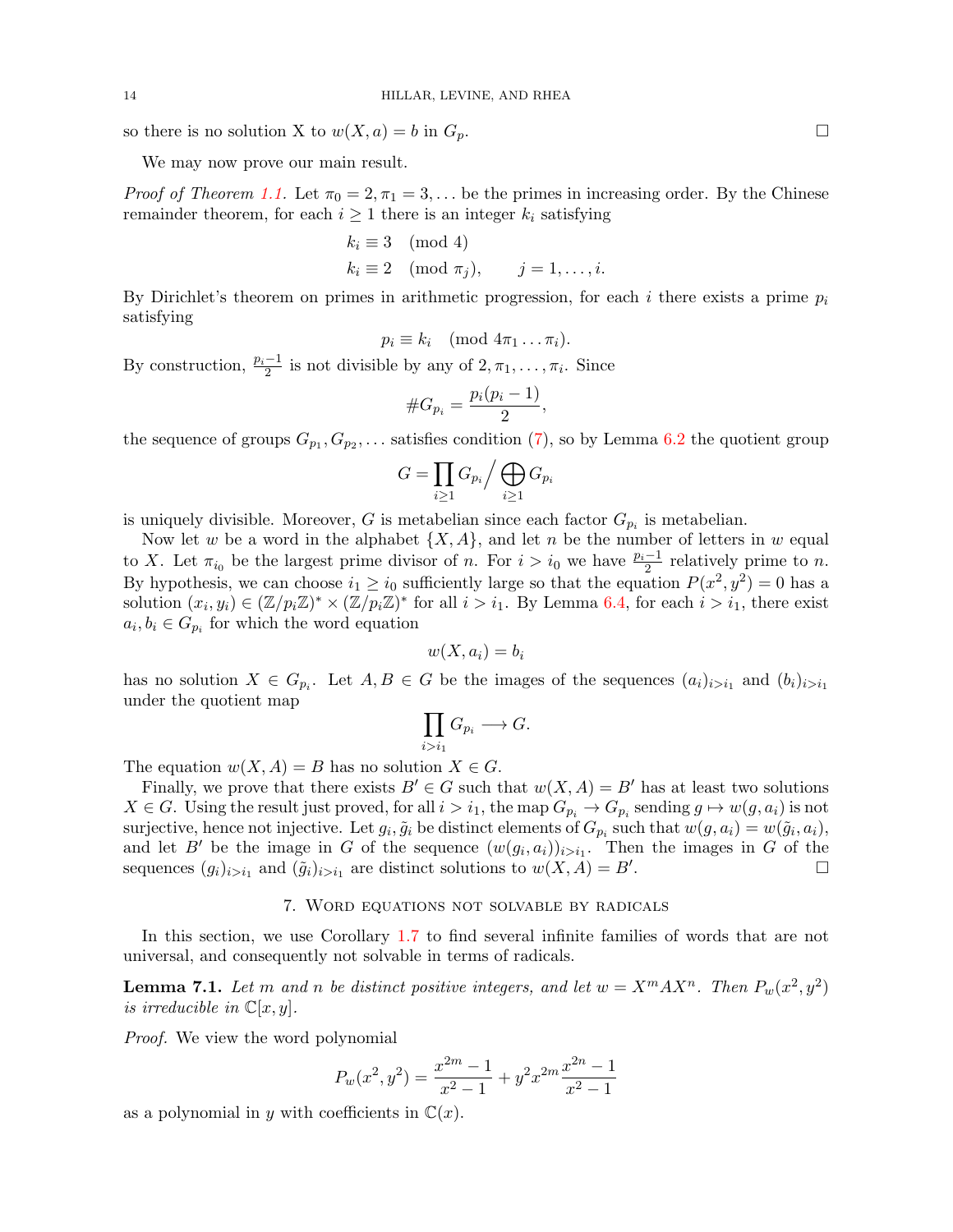If  $m < n$ , then there exists  $\zeta \in \mathbb{C}$  such that  $\zeta^{2m} \neq 1$  and  $\zeta^{2n} = 1$ , in which case  $\zeta$  is a simple pole of  $f(x) = x^{-2m}(x^{2m} - 1)/(x^{2n} - 1)$ ; likewise, if  $m > n$ , then f has a simple root. Thus f is not a square in  $\mathbb{C}(x)$ , which implies that  $P_w(x^2, y^2)$  is irreducible in  $\mathbb{C}(x)[y]$ .

By Corollary [1.7,](#page-3-0) it follows that for positive integers  $m \neq n$ , the word equation

$$
X^m A X^n = B
$$

has no solution in terms of radicals. Our next result shows that for  $m \geq 0$  and  $n \geq 1$ , the word equation

$$
XA^{m+2n}XA^{m+n}XA^{m}X = B
$$

has no solution in terms of radicals.

<span id="page-14-0"></span>**Lemma 7.2.** Let  $m \geq 0$  and  $n \geq 1$  be integers, and let  $w = XA^{m+2n}XA^{m+n}XA^{m}X$ . Then  $P_w(x^2, y^2)$  has a factor in  $\mathbb{Z}[x, y]$  which is irreducible over  $\mathbb{C}[x, y]$ .

Proof. The corresponding word polynomial factors as:

$$
P_w(x,y) = (1+xy^{m+n})[1+x(y^{m+2n}-y^{m+n})+x^2y^{2m+2n}].
$$

The second factor, upon substituting  $x^2$  for x and  $y^2$  for y, is of the form  $h(x, y) = 1 + x^2 f(y) +$  $x^4g(y)$ . We claim that h is irreducible over  $\mathbb{C}[x,y]$ . Let  $K = \overline{\mathbb{C}(y)}$  be the algebraic closure of the field of rational functions in y. The polynomial h factors over  $K[x]$  as a product of the four linear factors

$$
x \pm \sqrt{\frac{-f(y) \pm \sqrt{D(y)}}{2}}
$$

where  $D(y) = f(y)^2 - 4g(y)$ . If h had another factorization over  $\mathbb{C}[x, y] = \mathbb{C}[y][x]$ , then it would have to further factor into this one (up to units) by unique factorization in  $K[x]$ . In particular, this would imply that a proper subset of the above factors combine to give an element of  $\mathbb{C}[x, y]$ . It is easy to check that this can only happen if  $D(y)$  is a perfect square in  $\mathbb{C}[y]$ . But in fact,

$$
D(y) = y^{4m+4n}(y^{2n} - 3)(y^{2n} + 1)
$$

is not a square (all of its nonzero roots are simple).  $\Box$ 

The next example shows that the word equation

$$
XAX^nAX = B
$$

has no solution in terms of radicals if  $n \geq 3$ .

**Lemma 7.3.** Let  $n \geq 3$  be an integer, and let  $w = XAX^nAX$ . Then  $P_w(x^2, y^2)$  is irreducible in  $\mathbb{C}[x,y]$ .

Proof. We have

$$
P_w(x^2, y^2) = 1 + (x^2 + x^4 + \dots + x^{2n})y^2 + x^{2n+2}y^4.
$$

As in the proof of Lemma [7.2,](#page-14-0) this polynomial factors over  $\mathbb{C}[x, y]$  only if

$$
D(x) = (1 + x2 + \dots + x2n-2)2 - 4x2n-2
$$

is a square in  $\mathbb{C}[x]$ . Any factor f of D that is irreducible over  $\mathbb{Z}[x]$  has distinct roots in  $\mathbb{C}$ . Moreover, the zero sets in  $\mathbb C$  of any two factors of D that are irreducible over  $\mathbb Z[x]$  are either equal or disjoint. It follows that if D is a square in  $\mathbb{C}[x]$ , then each irreducible factor over  $\mathbb{Z}[x]$  divides D with even multiplicity, hence D is a square in  $\mathbb{Z}[x]$ . But this is impossible, as  $D(1) = n^2 - 4$  is not a square in  $\mathbb{Z}$  for  $n \geq 3$ .

To further extend these families of words not solvable by radicals, note that under the hypotheses of Theorem [1.1,](#page-1-0) we can actually derive a slightly stronger conclusion.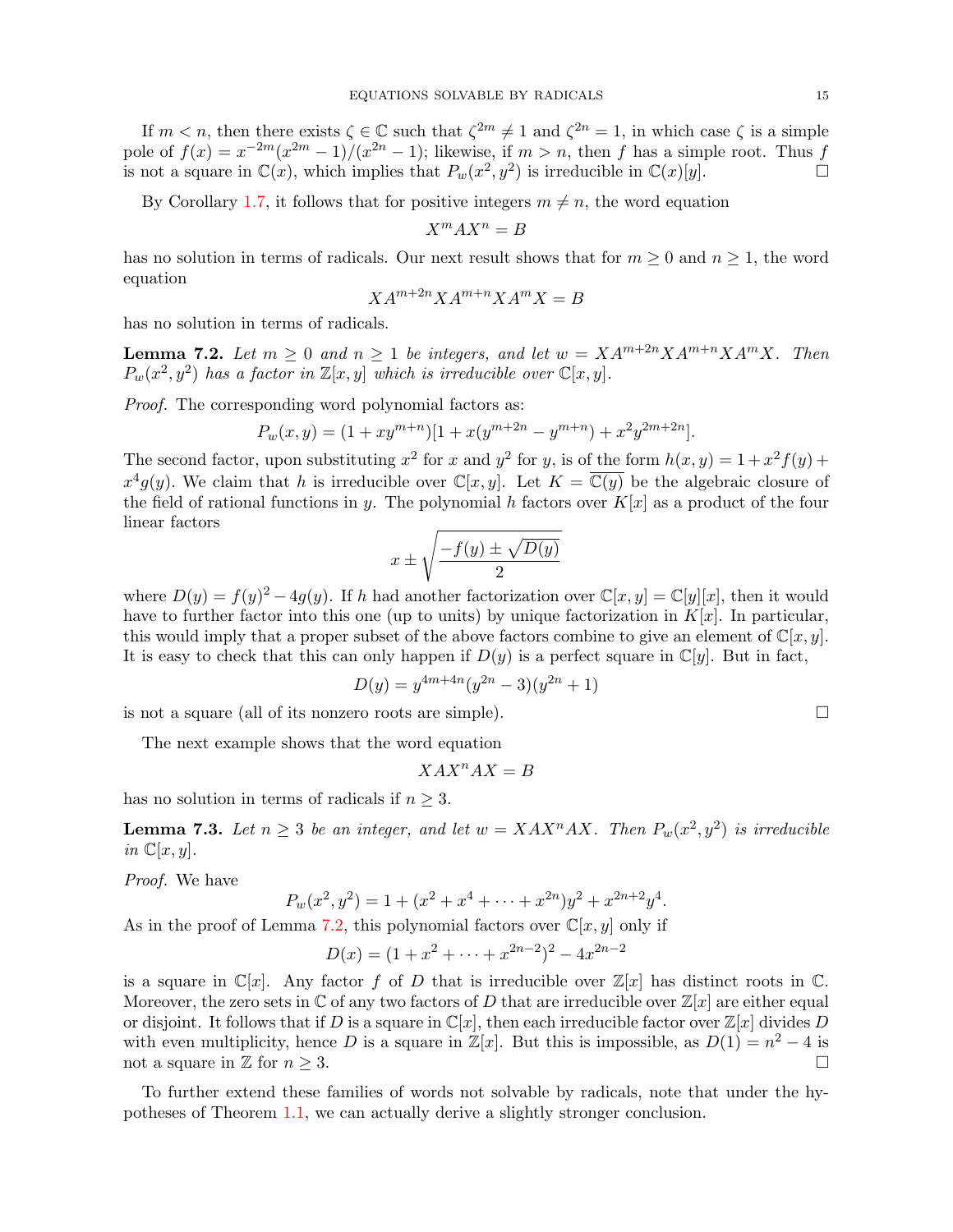**Corollary 7.4.** Let u, w be finite words in the alphabet  $\{X, A\}$ . If  $P_w(x^2, y^2) = 0$  has a solution  $(x_p, y_p) \in (\mathbb{Z}/p\mathbb{Z})^* \times (\mathbb{Z}/p\mathbb{Z})^*$  for all but finitely many primes p, then the word equations

 $u \circ w(X, A) = B$  and  $w \circ u(X, A) = B$ 

have no solution in terms of radicals.

*Proof.* By Lemma [5.1,](#page-9-0) the word polynomial  $P_w$  divides  $P_{uvw}$ , so the equation  $P_{uvw}(x^2, y^2) = 0$ has a nonzero solution modulo all sufficiently large primes. By Theorem [1.1,](#page-1-0) there exist  $A, B \in G$ for which the equation  $u \circ w(X, A) = B$  has no solution  $X \in G$ .

The statement for  $w \circ u$  is immediate from Theorem [1.1:](#page-1-0) since there exist  $A, B \in G$  for which the equation  $w(X, A) = B$  has no solution  $X \in G$ , the equation  $w \circ u(X, A) = w(u(X, A), A) = B$ also has no solution  $X \in G$ .

A simple substitution also proves the following.

**Corollary 7.5.** Let  $n \geq 2$  be an integer. The word equation

$$
X^2 (AX)^n X = B
$$

is not solvable by radicals.

*Proof.* The solutions X to  $X^2 (AX)^n X = B$  are in direct correspondence with solutions Y to  $Y C Y^{n+1} C Y = D$  via the relationships  $Y = A^{1/2} X A^{1/2}$ ,  $C = A^{-1}$ ,  $D = A^{1/2} B A^{1/2}$ . In particular, if there are no solutions to the latter equation in a uniquely divisible group G for some  $C, D \in G$ , then there will be none to the former with  $A = C^{-1}$  and  $B = A^{-1/2}DA^{-1/2}$ .  $\square$ 

As a final remark, one might ask about more general classes of word equations in uniquely divisible groups, such as equations of the form

<span id="page-15-0"></span>
$$
X^{n_0} A_1 X^{n_1} A_2 \cdots X^{n_{k-1}} A_k X^{n_k} = B \tag{9}
$$

for positive integers k and  $n_0, \ldots, n_k$ . However, these equations almost never have solutions in terms of radicals.

**Corollary 7.6.** The word equation [\(9\)](#page-15-0) has a solution X in terms of radicals if and only if  $k = 1$ and  $n_0 = n_1$ .

*Proof.* Suppose first that  $k > 1$ . By setting  $A_3 = \ldots = A_k = 1$ , any solution in terms of radicals to [\(9\)](#page-15-0) yields a solution to

$$
X^{n_0}A_1X^{n_1}A_2X^{m_2} = B
$$

in terms of radicals, where  $m_2 = n_2 + \cdots + n_k$ . If  $n_0 + n_1 \neq m_2$ , then set  $A_1 = 1$ ; otherwise, set  $A_2 = 1$ . In either case we obtain a solution in terms of radicals to an equation of the form  $X^n A X^m = B$  with  $m \neq n$ , which is impossible by Lemma [7.1.](#page-13-1)

In the case  $k = 1$ , if  $n_0 \neq n_1$  then there is no solution by radicals by Lemma [7.1,](#page-13-1) while if  $n_0 = n_1 = n$ , then the word  $w = X^n A X^n$  is totally decomposable, so the equation  $X^n A X^n = B$ has a solution by radicals by Lemma [1.3.](#page-2-3)

#### Acknowledgements

The authors thank George Bergman, Pavel Etingof, Martin Kassabov, Kiran Kedlaya, Igor Klep, Alexei Miasnikov, Bjorn Poonen, and Kate Stange for helpful conversations. We thank an anonymous referee for contributing Lemma [5.2](#page-10-2) and for a number of other suggestions which improved the paper.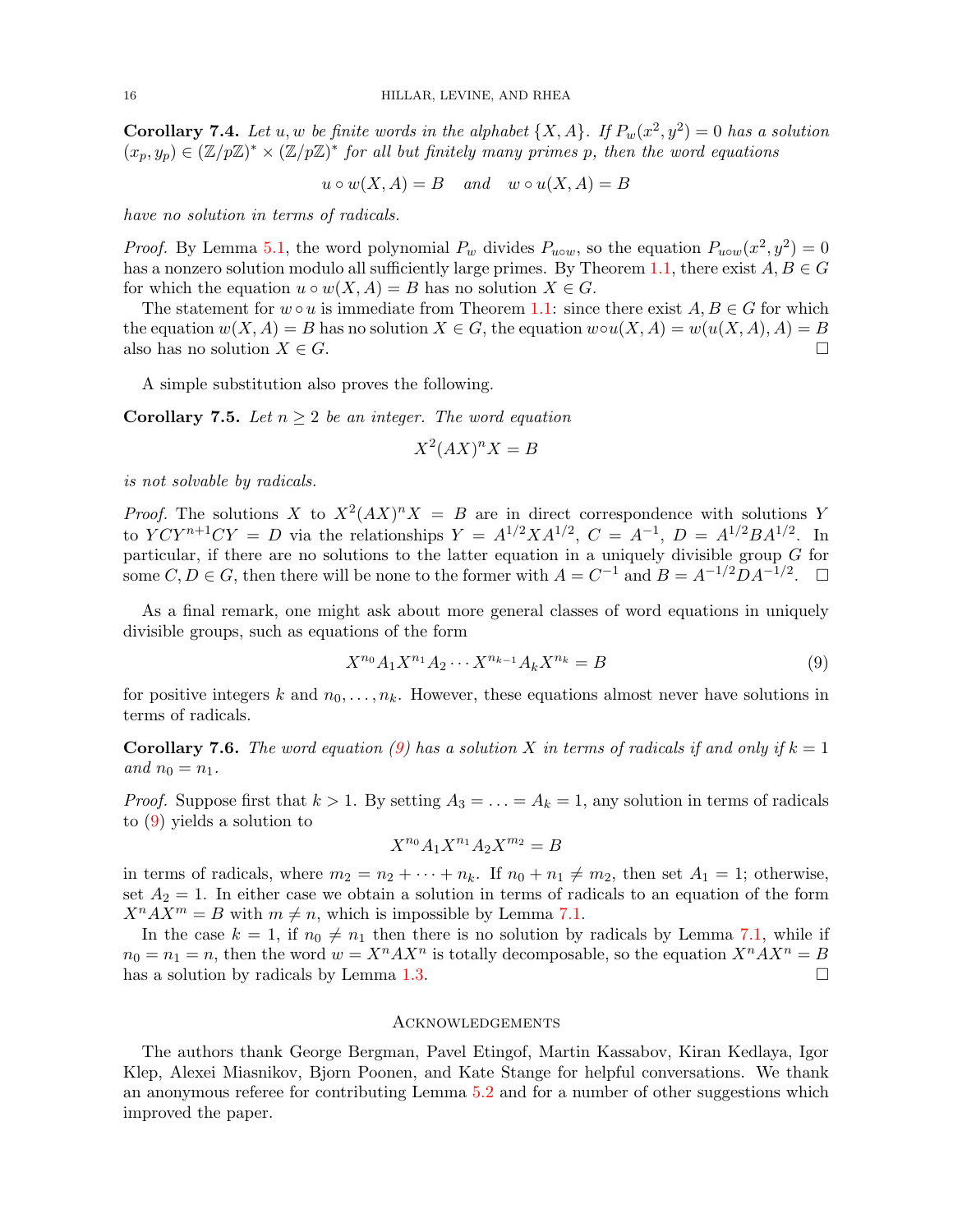#### EQUATIONS SOLVABLE BY RADICALS 17

#### **REFERENCES**

- <span id="page-16-0"></span>[1] M. Aguiar, N. Bergeron, and F. Sottile. Combinatorial Hopf algebras and generalized Dehn-Sommerville equations. Compos. Math., 142:1–30, 2006.
- <span id="page-16-21"></span>[2] S. Armstrong and C. Hillar. Solvability of symmetric word equations in positive definite letters. J. London Math. Soc., 76:777–796, 2007.
- <span id="page-16-5"></span>[3] Y. Aubry and M. Perret. A Weil theorem for singular curves. Arithmetic, geometry and coding theory, pages 1–7, 1996.
- <span id="page-16-4"></span>[4] E. Bach. Weil bounds for singular curves. Applicable Algebra in Engineering, Communication and Computing, 7:289–298, 1996.
- <span id="page-16-24"></span>[5] G. Baumslag. Some aspects of groups with unique roots. Acta Math., 10:277–303, 1960.
- <span id="page-16-28"></span>[6] G. Baumslag. On the residual nilpotence of certain one-relator groups. Comm. Pure Appl. Math., 21:491–506, 1968.
- <span id="page-16-8"></span>[7] D. Bessis, P. Moussa, and M. Villani. Monotonic converging variational approximations to the functional integrals in quantum statistical mechanics. J. Math. Phys., 16:2318–2325, 1975.
- <span id="page-16-26"></span>[8] G. Birkhoff. On the structure of abstract algebras. Proc. Cambridge Philos. Soc., 31:433–454, 1935.
- <span id="page-16-17"></span>[9] B. Collins, K. Dykema, and F. Torres-Ayala. Sum-of-squares results for polynomials related to the Bessis-Moussa-Villani conjecture, 2009. <http://arxiv.org/abs/0905.0420>.
- <span id="page-16-11"></span>[10] M. Fannes and D. Petz. Perturbation of Wigner matrices and a conjecture. Proc. Amer. Math. Soc., 131:1981– 1988, 2003.
- <span id="page-16-29"></span>[11] R. Fox. Free differential calculus, I: Derivation in the free group ring. Ann. Math., 57(3):547–560, 1953.
- <span id="page-16-6"></span>[12] S. Gao. Factoring multivariate polynomials via partial differential equations. Math. Comput., 72(242):801– 822, 2003.
- <span id="page-16-13"></span>[13] D. Hagele. Proof of the cases  $p \le 7$  of the Lieb-Seiringer formulation of the Bessis-Moussa-Villani conjecture. J. Stat. Phys., 127:1167–1171, 2007.
- <span id="page-16-20"></span>[14] F. Hansen. Trace functions as Laplace transforms. J. Math. Phys., 47:043504, 2006.
- <span id="page-16-12"></span>[15] C. Hillar. Advances on the Bessis-Moussa-Villani trace conjecture. Lin. Alg. Appl., 426:130–142, 2007.
- <span id="page-16-19"></span>[16] C. Hillar and C. R. Johnson. Positive eigenvalues of generalized words in two Hermitian positive definite matrices. In P. Pardalos and H. Wolkowicz, editors, Novel Approaches to Hard Discrete Optimization, volume 37 of Fields Institute Communications, pages 111–122, 2003.
- <span id="page-16-22"></span>[17] C. Hillar and C. R. Johnson. Symmetric word equations in two positive definite letters. Proc. Amer. Math. Soc., 132:945–953, 2004.
- <span id="page-16-18"></span>[18] C. R. Johnson and C. Hillar. Eigenvalues of words in two positive definite letters. SIAM J. Matrix Anal. Appl., 23:916–928, 2002.
- <span id="page-16-2"></span>[19] O. Kharlampovich and A. Myasnikov. Equations in a free Q-group. Trans. Amer. Math. Soc., 350(3):947–974, 1998.
- <span id="page-16-1"></span>[20] O. Kharlampovich and A. Myasnikov. Elementary theory of free non-abelian groups. J. Algebra, 302(2):451– 552, 2006.
- <span id="page-16-16"></span>[21] I. Klep and M. Schweighofer. Connes' embedding conjecture and sums of Hermitian squares. Adv. Math., 217:1816–1837, 2008.
- <span id="page-16-15"></span>[22] I. Klep and M. Schweighofer. Sums of Hermitian squares and the BMV conjecture. J. Stat. Phys., 133:739– 760, 2008.
- <span id="page-16-14"></span>[23] P. Landweber and E. Speer. On D. Hagele's approach to the Bessis-Moussa-Villani conjecture. Lin. Alg. Appl., 431:1317–1324, 2009.
- <span id="page-16-23"></span>[24] J. Lawson and Y. Lim. Solving symmetric matrix word equations via symmetric space machinery. Lin. Alg. Appl., 414:560–569, 2006.
- <span id="page-16-9"></span>[25] K. J. Le Couteur. Representation of the function  $\text{Tr}(\exp(A - \lambda B))$  as a Laplace transform with positive weight and some matrix inequalities. J. Phys. A: Math. Gen., 13:3147-3159, 1980.
- <span id="page-16-25"></span>[26] J. Ledlie. Representations of free metabelian  $\mathcal{D}_{\pi}$ -groups. Trans. Amer. Math. Soc., 153:307–346, 1971.
- <span id="page-16-7"></span>[27] E. H. Lieb and R. Seiringer. Equivalent forms of the Bessis-Moussa-Villani conjecture. J. Stat. Phys., 115:185– 190, 2004.
- <span id="page-16-30"></span>[28] I. G. Macdonald. Symmetric functions and Hall polynomials. Oxford Mathematical Monographs, 2nd ed. edition, 1995.
- <span id="page-16-27"></span>[29] W. Magnus. On a theorem of Marshall Hall. Ann. of Math., pages 764–768, 1939.
- <span id="page-16-3"></span>[30] D. Marker. Model theory: an introduction, volume 217 of Graduate Texts in Mathematics. Springer-Verlag, New York, 2010.
- <span id="page-16-10"></span>[31] P. Moussa. On the representation of tr  $(e^{A-\lambda B})$  as a Laplace transform. Rev. Math. Phys., 12:621–655, 2000.